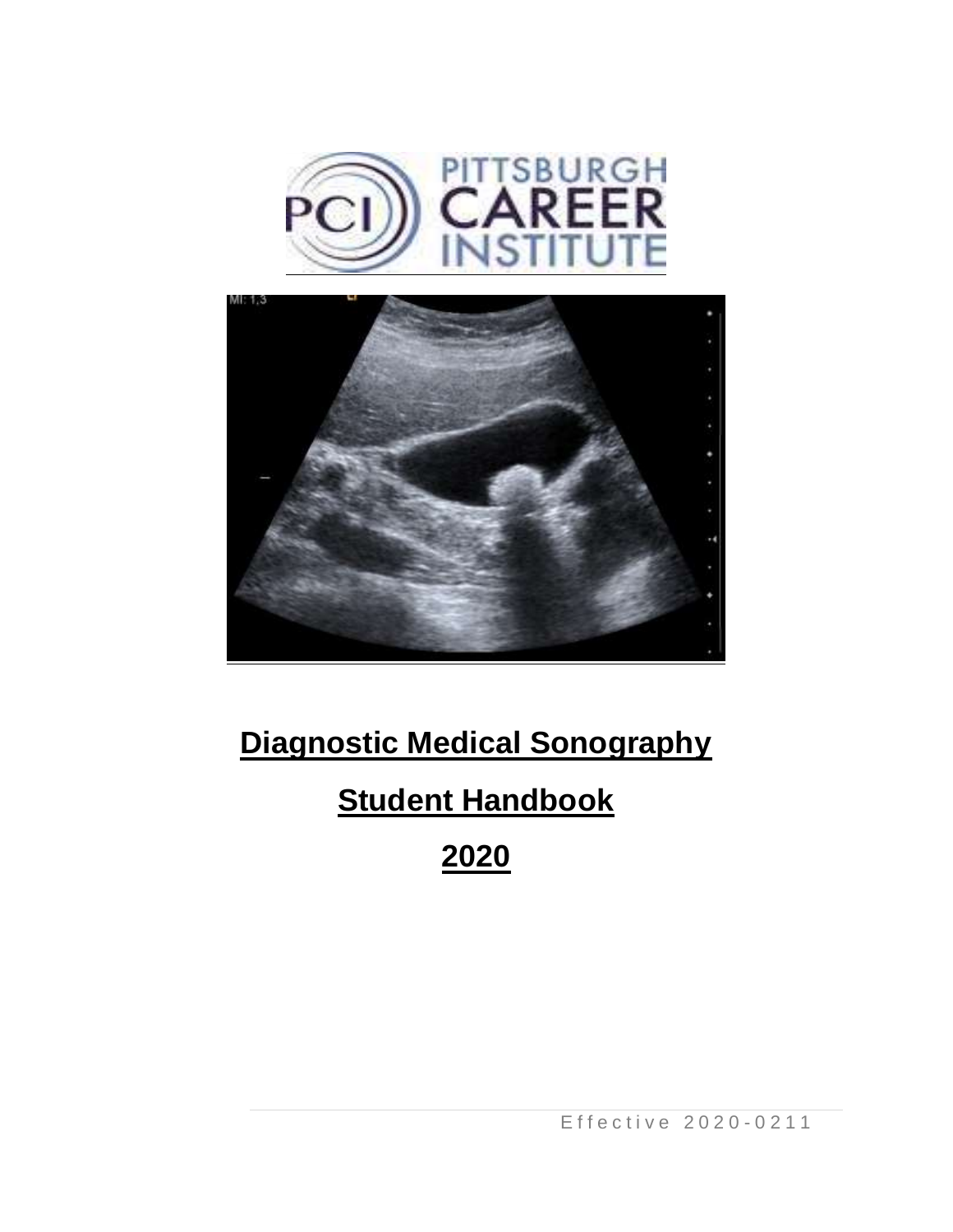# **Table of Contents**

| Introduction                                                  | 3               |
|---------------------------------------------------------------|-----------------|
| <b>Program Objectives and Goals</b>                           | 4               |
| Diagnostic Medical Sonography Program Policies and Procedures | 5               |
| Attendance                                                    | 5               |
| <b>Grading Policy/Academic Dishonesty</b>                     | 6               |
| <b>Graduation Requirements</b>                                | $\overline{7}$  |
| Dress, Grooming and Hygiene                                   | 8               |
| <b>Cell Phone Usage</b>                                       | 10              |
| <b>Lab Guidelines</b>                                         | 11              |
| <b>Student Privacy</b>                                        | 11              |
| <b>Program Specific Health Requirements</b>                   | 11              |
| Physical Examination, Immunizations and Infectious Disease    |                 |
| <b>Requirements for DMS Participants</b>                      | 12              |
| <b>Motor Skills</b>                                           | 12 <sup>2</sup> |
| Sensory                                                       | 12              |
| Communication                                                 | 13              |
| Cognitive                                                     | 13              |
| <b>Behavioral/ Emotional</b>                                  | 13              |
| <b>Professional Conduct</b>                                   | 13              |
| <b>Required BLS</b>                                           | 14              |
| Reasonable Accommodations                                     | 14              |
| <b>Clinical Competencies/Policies</b>                         | 14              |
| Attendance                                                    | 15              |
| <b>Patient Privacy</b>                                        | 15              |
| Transportation                                                | 16              |
| <b>Student Work Policy</b>                                    | 16              |
| <b>Course Outline</b>                                         | 16              |
| <b>DMS Program Outline</b>                                    | 16              |
| <b>CAAHEP Standards and Guidelines</b>                        | 19              |
| <b>Resources</b>                                              | 25              |
| <b>Disclaimer</b>                                             | 27              |
| Student Handbook Acknowledgement                              | 28              |

\*Once you have reviewed the handbook, please return the Handbook Acknowledgement, located on the last page to the program director or designee.

Thank you.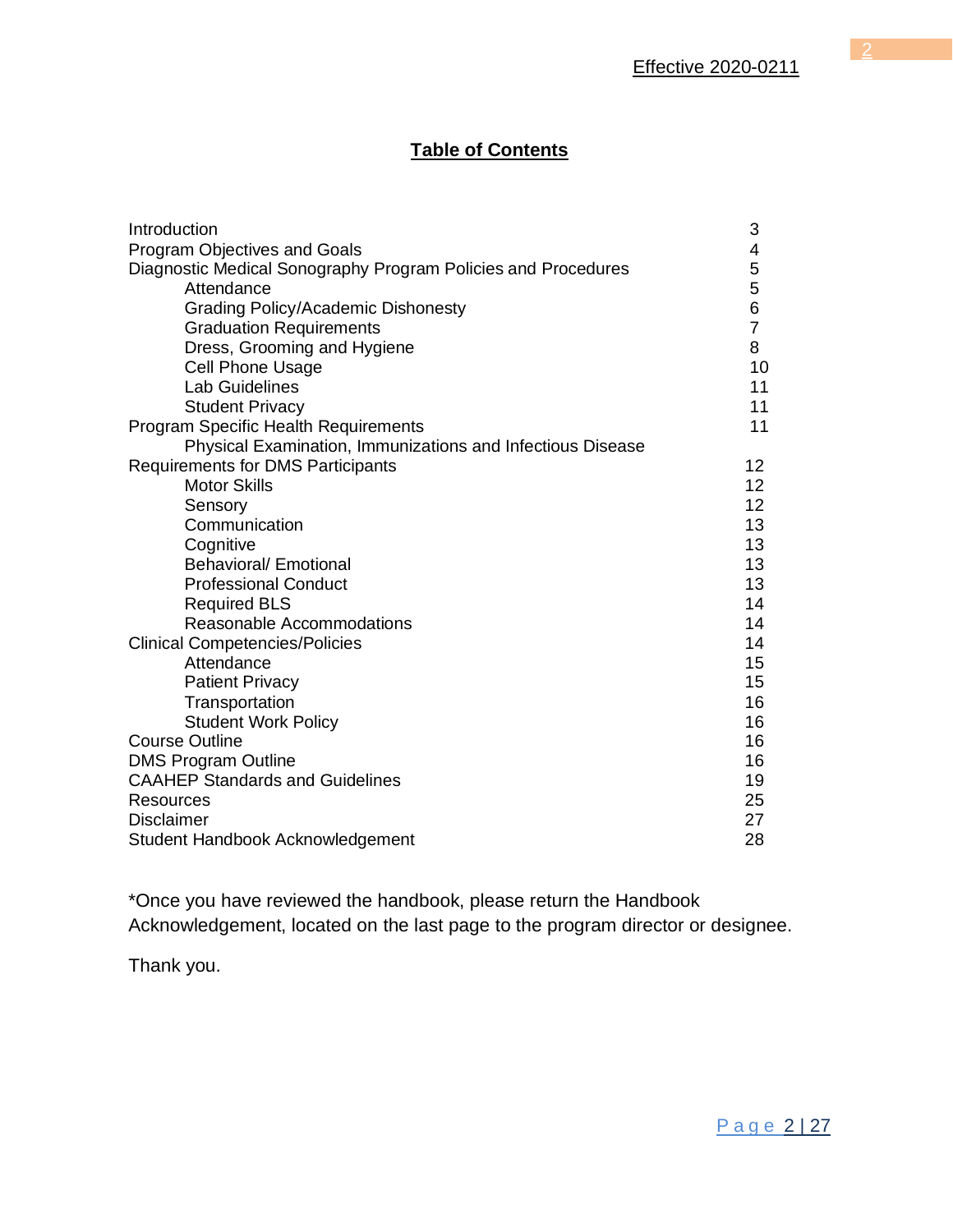## **Introduction**

Welcome to the Pittsburgh Career Institute Diagnostic Medical Sonography Program.

This program offers the academic preparation and clinical training required for a career as a General Sonographer. The program includes clinical experience in hospital and outpatient settings that provide ultrasound imaging services.

Students who satisfactorily complete the Diagnostic Medical Sonography Program are eligible to apply to take the American Registered Diagnostic Medical Sonography (ARDMS) national certification exam.

The instructors and staff of PCI are committed to support and assist you in reaching your goal to become a successful Diagnostic Medical Sonographer.

**The next 2 years will be very demanding for you. Your didactic schedule will require you to be available from 8:00 am to 5:00 pm Monday through Friday during your first year at PCI. The second year may also require attending your clinical site on Saturdays and possibly Sundays. This program will consist of very challenging courses which will necessitate a very dedicated commitment on your part.**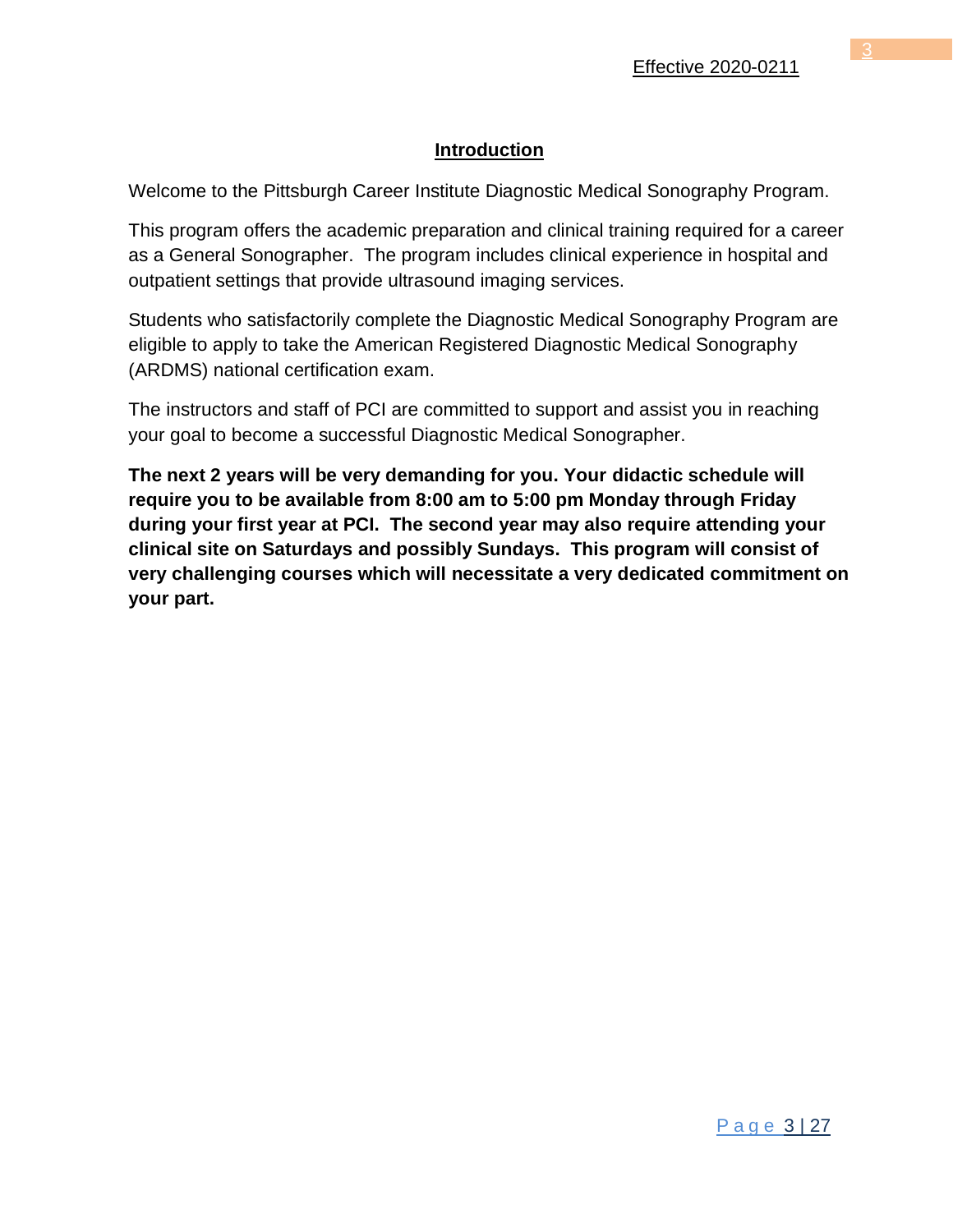The Diagnostic Medical Sonography program is designed to prepare competent entrylevel general sonographers in the cognitive (knowledge), psychomotor (skills), and affective (behavior) learning domains. The Diagnostic Medical Sonography program at Pittsburgh Career Institute (PCI) is designed to prepare students to perform diagnostic ultrasound examinations required of an entry-level general sonographer to include, but not be limited to, the abdomen, pelvis, pregnant female pelvis, and superficial structures. Students are also introduced to vascular ultrasound. The student will have the opportunity to study the anatomy, physiology and pathophysiology of scanned organ systems, recognize the sonographic patterns of the organs, learn the protocols for a logical and thorough survey of the organs, and provide accurate and technical impressions to the interpreting physician. The core curriculum is structured to include an on-campus lecture component, an on-campus imaging laboratory component, and an off-campus integrated clinical component. The clinical portion of the curriculum is structured to include supervised experiences in the clinical environment that require competencies, logs, and evaluations completed by the student. At the conclusion of the program, graduates who have diligently attended class and their clinical externship, studied, and practiced their skills should be qualified to seek entry-level employment as diagnostic medical sonographers.

The Diagnostic Medical Sonography program at PCI is programmatically accredited by the Commission on Accreditation of Allied Health Education Programs (CAAHEP). Therefore, graduates of the program are eligible for and encouraged to take the Registered Diagnostic Medical Sonographer (RDMS) exam offered by the American Registry of Diagnostic Medical Sonographers (ARDMS). This credential is a nationally recognized voluntary certification that could enhance employment opportunities. Registration requirements for taking and passing this examination are not controlled by PCI but by outside agencies and are subject to change by the agency without notice. Therefore, PCI cannot guarantee that graduates will be eligible to take this registration exam, or any other registration or certification exam, at all or at any specific time, regardless of their eligibility status upon enrollment.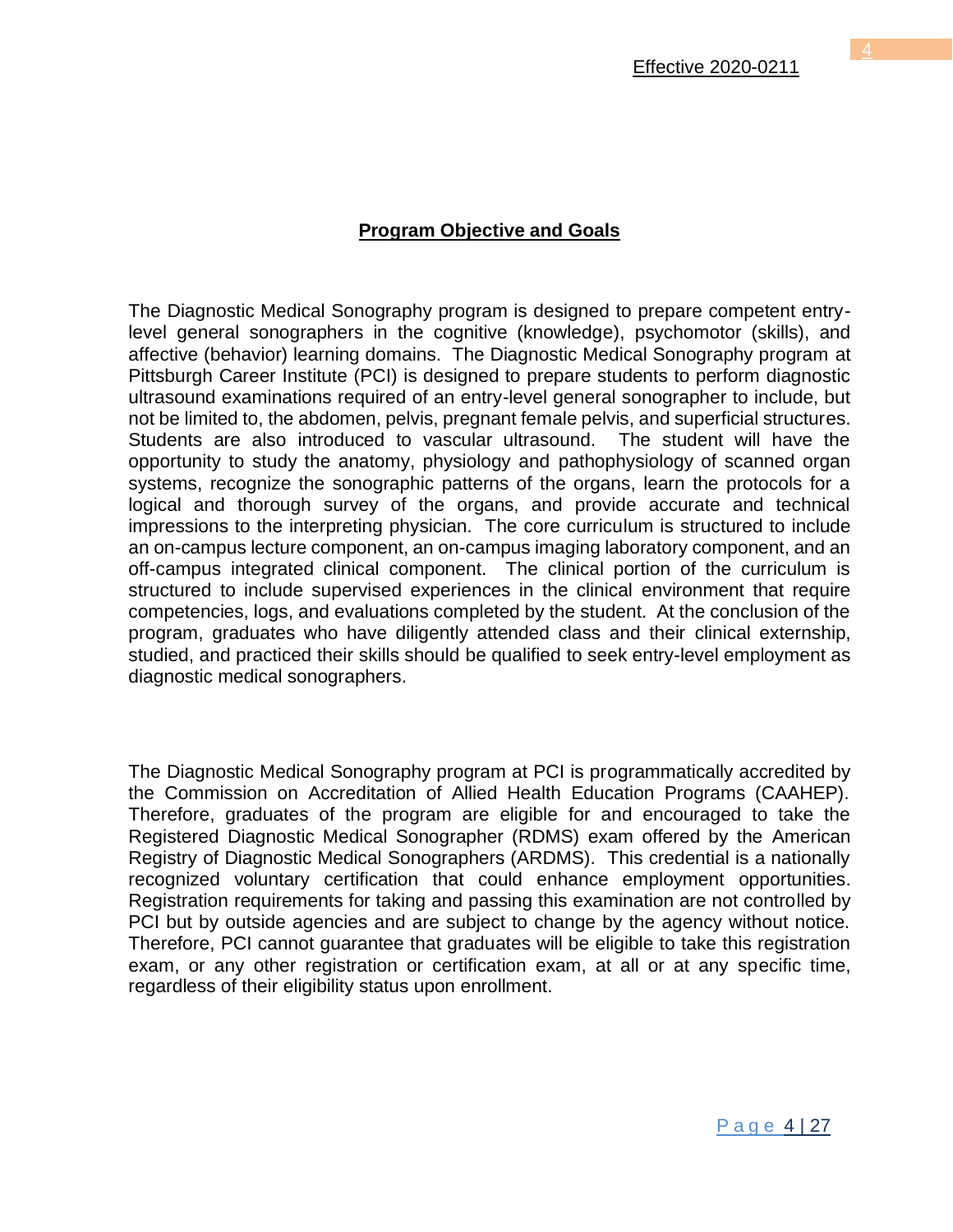## **Diagnostic Medical Sonography Program Policies and Procedures**

The school's catalog contains important policies and procedures in the Academic Information and General Information area that pertain to your time in the program. You are expected to adhere to all of the policies stated in the catalog and in the Student Handbook.

Please pay particular attention to the Criminal Background Check, Attendance, Clinical Externship, Clinical Externship Assignment, Clinical Attendance Requirements, Clinical Externship Conduct, and the school's Graduation requirements. The Student Code of Conduct policies are stated in the General Information section of the catalog.

If you have any questions about these policies or anything as stated in the catalog, please contact your program director for assistance.

#### **Attendance Policy**

- Regular classroom attendance is not only essential for academic achievement, but is also a fundamental building block for success after graduation. As part of the course requirements, students must attend at least 80% of the scheduled time for each on-campus course in order to achieve satisfactory attendance. However, students are permitted two excused absences per five weeks for medical and/or legal reasons. Excused absences will not be included in the calculation to determine 80% attendance. Students must supply documentation for excused absences.
- Students in any of the clinical/externship courses are required to complete all scheduled hours and record attendance throughout the scheduled course to achieve satisfactory attendance. Students who do not achieve satisfactory attendance will earn a W. **Absences will include tardiness or early departures.** Students who are not in attendance for any portion of a class will accrue time absent calculated in minutes of the class period as reflected on each daily roster. Students who have been absent from all their scheduled classes for more than 3 consecutive calendar days, not including scheduled institute holidays or breaks, and/or students who officially withdraw from all current courses will be administratively withdrawn from the Institute. The school reserves the right to extend the 3-day timeframe due to extraordinary circumstances that affects the entire student population.
- Attendance is determined by class and module.
- 1. Students who miss more than 10% of the hours in a course may be placed on attendance probation. Students on attendance probation are advised that employment potential is negatively impacted by a lack of a reliable attendance history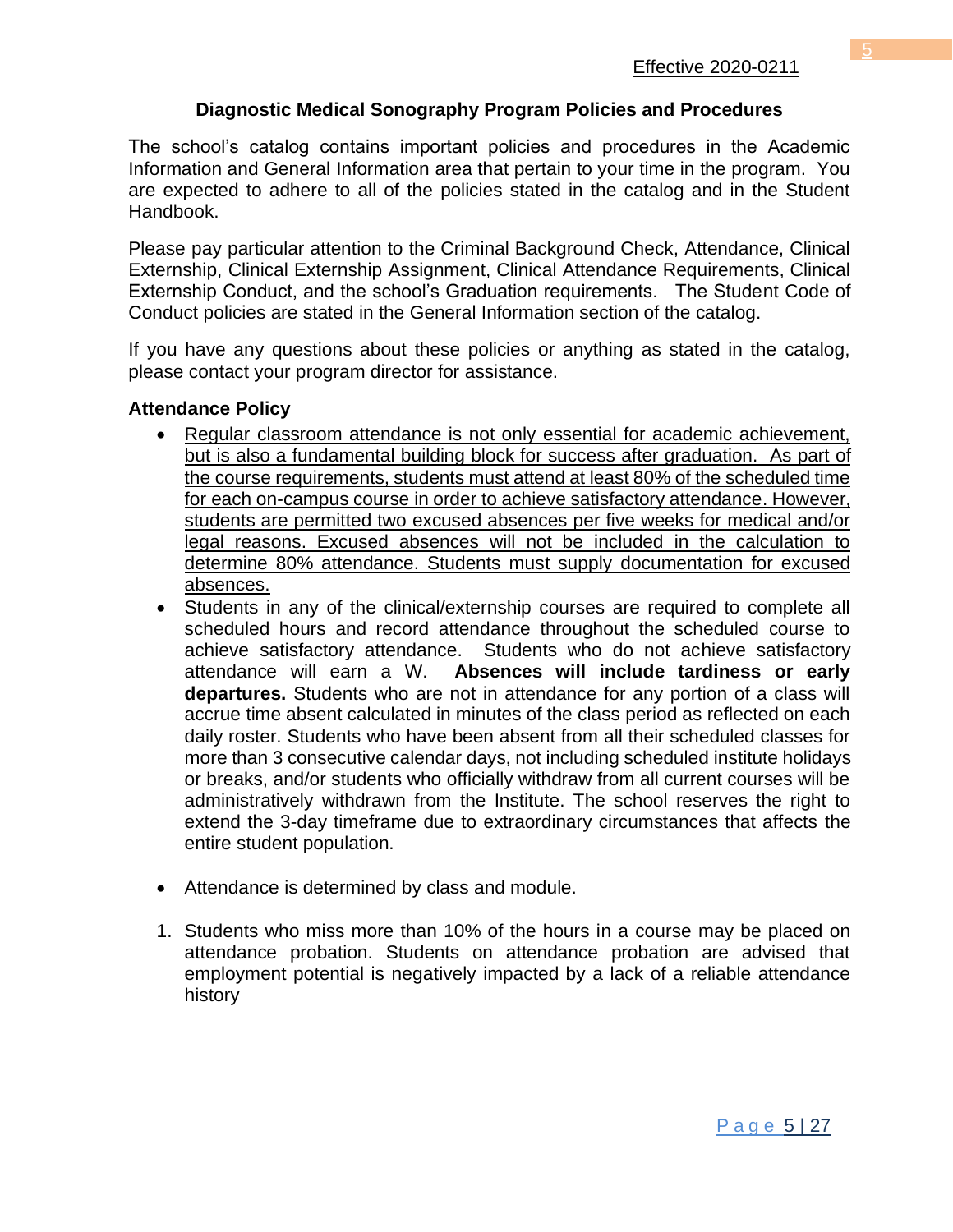## **Make-up Work**

Within 48 hours following an absence, students may seek approval from the course instructor to make up work missed due to the absence. Make-up work may be permitted under extenuating circumstances or an excused absence. Eligibility for makeup work for an unexcused absence is at the discretion of the course instructor and is not guaranteed.

Make-up exams are permitted on the day the student returns to school, provided the student has notified the instructor via phone or email that they will miss the exam, and the reason, prior to the exam time. Students who miss more than 2 exams due to unexcused absences will not be permitted to make up the exam. The student is responsible for contacting the instructor to arrange a time for exam make-up. Exams are not permitted to be made up during scheduled class times. Quizzes are not eligible for make-up.

Time spent on completion of the make-up work or exams will not be counted toward class attendance. There will be no fees or charges incurred by the student for make-up work.

## **Integrated Clinical**

• Students are required to complete **100%** of their integrated clinical hours. If students miss any clinical time, (a **maximum of 2 days** is permitted) arrangements for make-up time must be made with the clinical site supervisor and any changes to the clinical schedule must also be communicated to the clinical coordinator here at the school. At no time should a student change clinical hour without first making the clinical coordinator aware of said change. Students will not be considered to have completed their integrated clinical until the site supervisor has certified all required attendance hours. See more detailed clinical attendance policies on page 12 of this document.

## **Grading Policy**

• **The following grading scale is used for students completing the Diagnostic Medical Sonography Program for all courses attempted:** 

| <b>Grade</b> | <b>Grade Points</b>  | Percentage*                     |  |  |
|--------------|----------------------|---------------------------------|--|--|
| A            | <b>4.0 Excellent</b> | $90 - 100$                      |  |  |
| в            | <b>3.0 Good</b>      | $80 - 89$                       |  |  |
| C            | 2.0 Average          | $75 - 79$                       |  |  |
| F            | 0.0 Failure          | <b>Below 75</b>                 |  |  |
| <b>AU</b>    | <b>Audit</b>         | <b>Incomplete</b>               |  |  |
| P            | <b>Pass</b>          | <b>Proficiency</b><br><b>PR</b> |  |  |

P a g e 6 | 27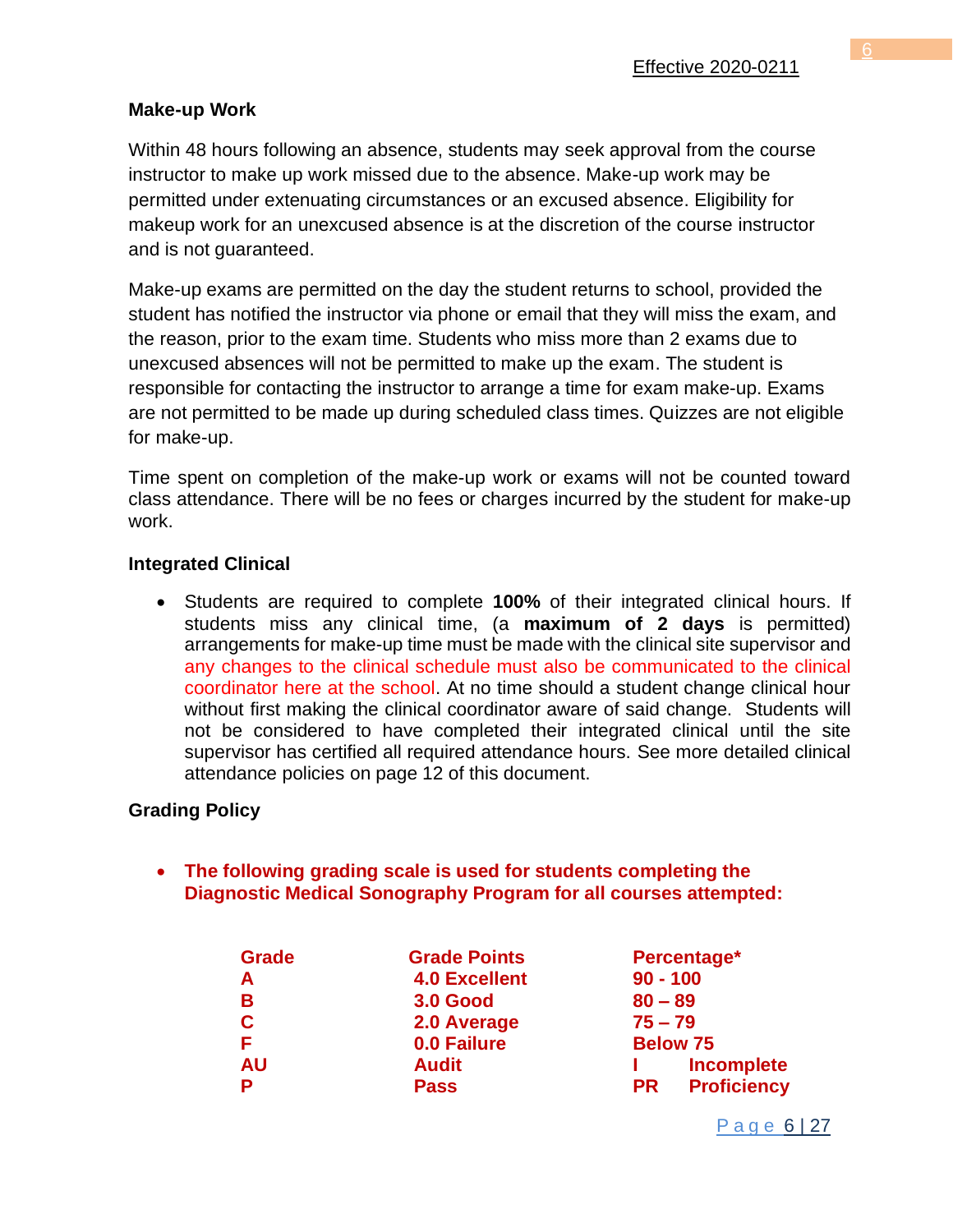| <b>TC</b> | <b>Transfer Credit</b> | W   | <b>Withdraw</b> |
|-----------|------------------------|-----|-----------------|
| <b>WP</b> | <b>Withdraw - LOA</b>  | NP. | <b>Not Pass</b> |

#### **\*PCI rounds up to the next whole percentage point at .50 and rounds down to the next whole percentage point at 0.49.**

#### **Academic Honesty Policy**

All students are expected to adhere to the standards as set forth in the Student Code of Conduct and Academic Honesty Policy.

The following outlines criteria for the academic honesty policy. Students are expected to demonstrate academic integrity by completing their own work assignments and assessments. Effective planning and progress must be accomplished for students to be successful in their program of study. Submission of work from another person, whether it is from printed sources or someone other than the student, previously graded papers, papers submitted without proper source citation, or submitting the same paper to multiple courses without the knowledge of all instructors involved can result in a failing grade or be reported to your Program Director and/or Chief Academic Officer for appropriate sanctions or disciplinary actions.

Our administration, faculty, and students believe strongly in the concept of an honor system. This belief is based on the knowledge that in competitive professional environments, greater emphasis is placed on originality and integrity of ideas and work. All members of the academic community, including faculty, students, and administration, are expected to assist in maintaining the integrity of the school, which includes reporting incidents that violate the Code of Conduct and Academic Honesty Policy.

# **Disregard of the Academic Honesty Policy: Penalties and Procedures**

- 1st offense: Student receives a zero for the assignment, Instructor notifies the Program Director of the first offense, Instructor works with the student to make sure the student understands the citation and documentation requirements, and understands relevant copyright laws Program Director completes an Academic Advising Plan with the student.
- 2nd offense: Student automatically fails the course, Instructor notifies the Program Director and Chief Academic Officer of the second offense, and Student Advising Session is conducted by the Program Director to review, at a minimum, further consequences of any additional repeat offenses
- 3rd offense: Student is dismissed from Pittsburgh Career Institute.

*\*Effective date in DMS handbook 01/09/2020*

#### **Graduation Requirements for Diagnostic Medical Sonography**

• The student must successfully complete all core discipline courses with a 75% or better grade. The student must successfully complete 1,145 hours of his/her clinical education. The student must successfully complete all required clinical protocols, competencies and assignments.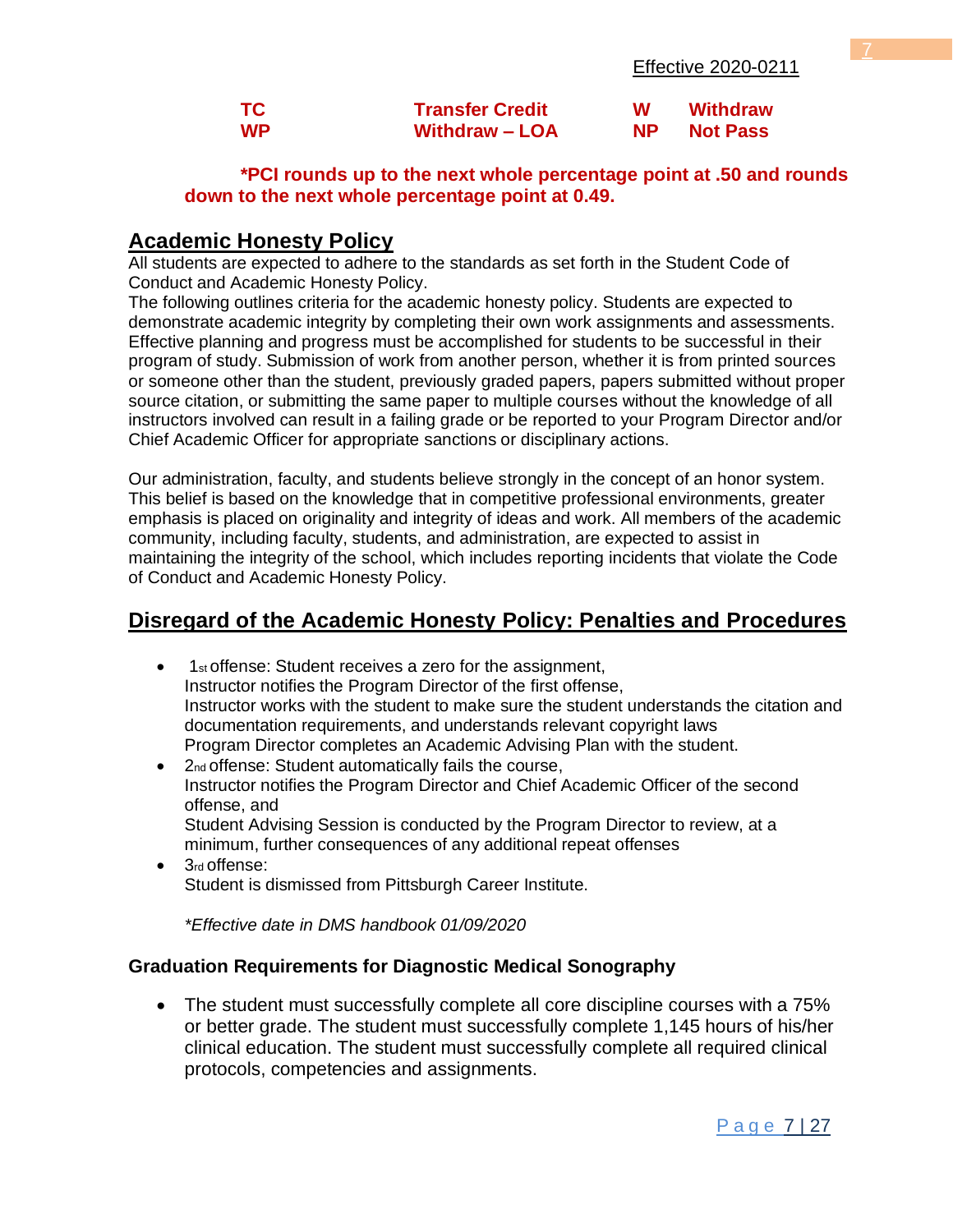# **Dress**

- Part of a professional presence involves appropriate dress and personal hygiene. All students are required to adhere to the below standards whenever attending a clinical course or at a clinical site. It is the student's responsibility to seek and obtain information specific to the clinical sites to which they are assigned and to show up at the site in compliance with the requirements. Failure to adhere to dress and grooming requirements may result in dismissal from the site with resulting loss of clinical hours. Repeated failure to adhere to the dress and grooming standards will result in dismissal from the program.
- All programs at Pittsburgh Career Institute are provided with uniforms (scrubs) for class and clinical rotation. **Once received,**
- **these uniforms must be worn at all times.** They should be clean and neat, and must fit and be worn appropriately: for
- example, pants must be worn at the waist, not baggy and falling down around the hips; and undergarments and skin must not be
- visible.
- **At all times:**
- √ Students are expected to be well-groomed at all times. Offensive visible tattoos must be covered at all times.
- ✓ Facial piercings are permitted unless a safety concern is posed due to the nature of your studies. A
- programmatic dress code will be enforced in these cases. Additionally, when on a clinical or externship site, the
- student must follow the dress code policy of that site.
- √ Hair color other than those considered natural is permitted. However, when on a clinical or externship site, the
- student must follow the dress code policy of that site. In some cases, a student may be required to change their
- hair color.
- ✓ Hats, bandanas, scarves, or headgear are not permitted to be worn in the classroom except to accommodate
- religious or similar sincerely-held beliefs. In certain lab and clinical courses, you may be expected to wear a
- head cover as a Personal Protective Gear.
- √ Fingernails must be short and clean. Acrylic or artificial nails must be kept "active length" and clean.
- $\checkmark$  Headphones are not permitted to be worn in the classroom or in the hallways of the school.
- √ In accordance with OSHA guidelines, proper footwear is an issue of safety in the laboratory environment.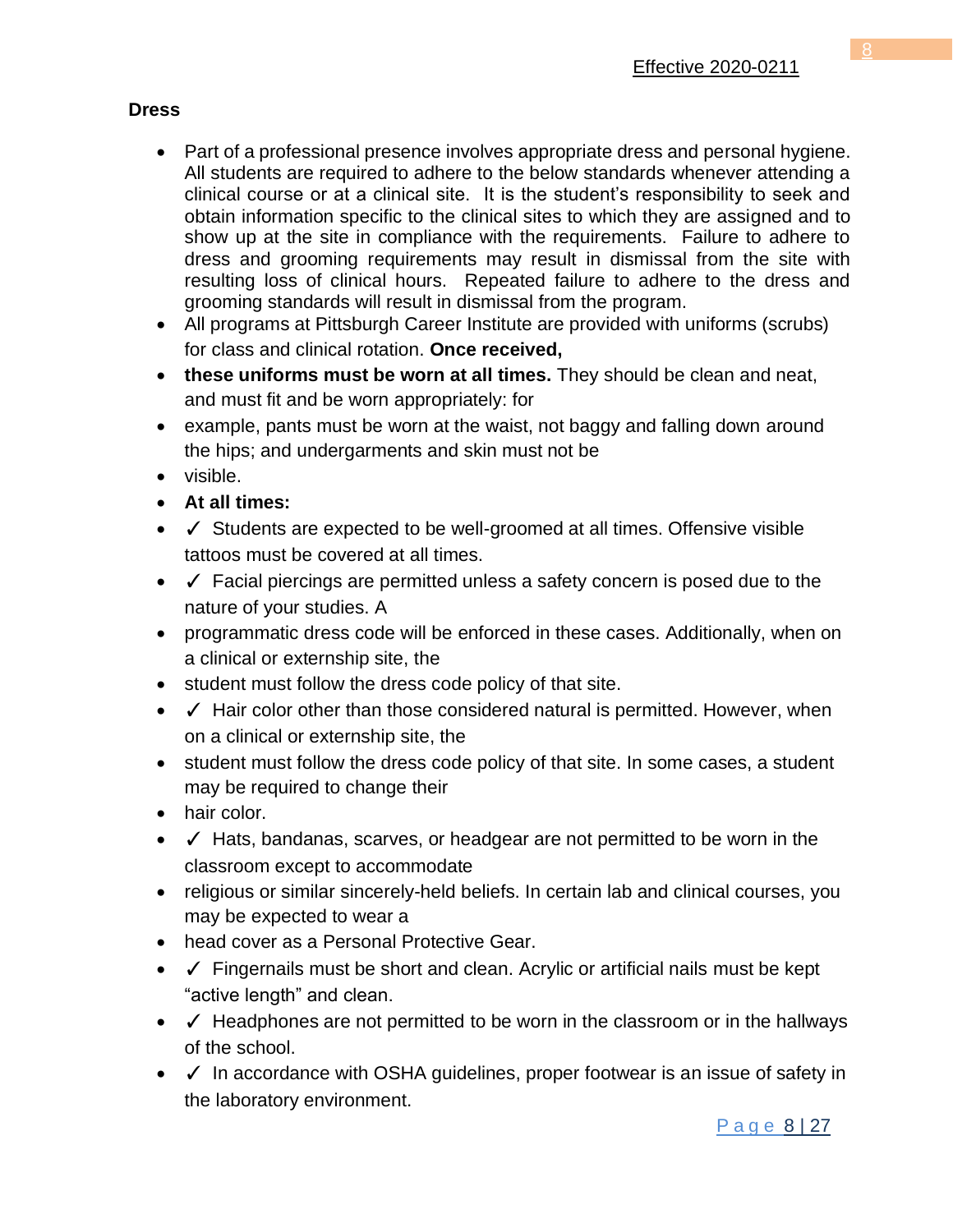- Therefore, open-toe shoes, flip-flops, or sandals are not permitted in any lab. Shoes may include tennis shoes
- or clogs, but may not be made of cloth or have holes on the tops of them. Boots are allowed only in the
- Veterinary Technician program due to the nature of instruction but must be impermeable, steel toed, or a rain
- boot. Scrubs are not to be tucked into boots at any time. UGG and/or fashion boots are permitted in lecture
- classes only. Students must bring a change of shoes during winter months.
- ✓ PCI apparel or medical scrub jackets (no specific color) are only to be worn with PCI scrubs in the school.
- classrooms, and labs. Long sleeve shirts are acceptable to wear underneath scrubs. Jean jackets, vests,
- coats, etc. are not to be worn over PCI scrubs. Students are required to wear scrubs with or without a scrub
- jacket during all laboratory activities.
- √ Any manner of dress that the Administration deems disruptive or distracting to the rest of the class or school is
- unprofessional and not acceptable. Students in violation of the dress code will receive a verbal advisory and
- will be expected to avoid wearing the same attire again, and may be sent home and marked absent without
- excuse for the day. Repeat offenses will result in progressive and appropriate disciplinary action.
- In addition to the above guidelines, the following regulations are to be followed prior to receipt of uniforms, and on documented
- "dress down days".
- ✓ Shorts are permitted; however, they must not be "threadbare" or "holey". The minimum acceptable length for
- shorts or skirts is where the student's fingertips touch the thighs during a relaxed standing position.
- ✓ Tube-tops, tank tops, and back-less shirts or blouses are prohibited.
- ✓ Bare midriffs are not acceptable, neither is the display of the navel.
- ✓ Extreme displays of the chest of male or female students are not appropriate.
- ✓ T-shirts or sweatshirts with cartoons, illustrations, sayings, limericks, or statements of sexual, racial, ethnic or
- other similar nature presented in an intimidating, negative, demeaning, or provocative manner are not
- acceptable.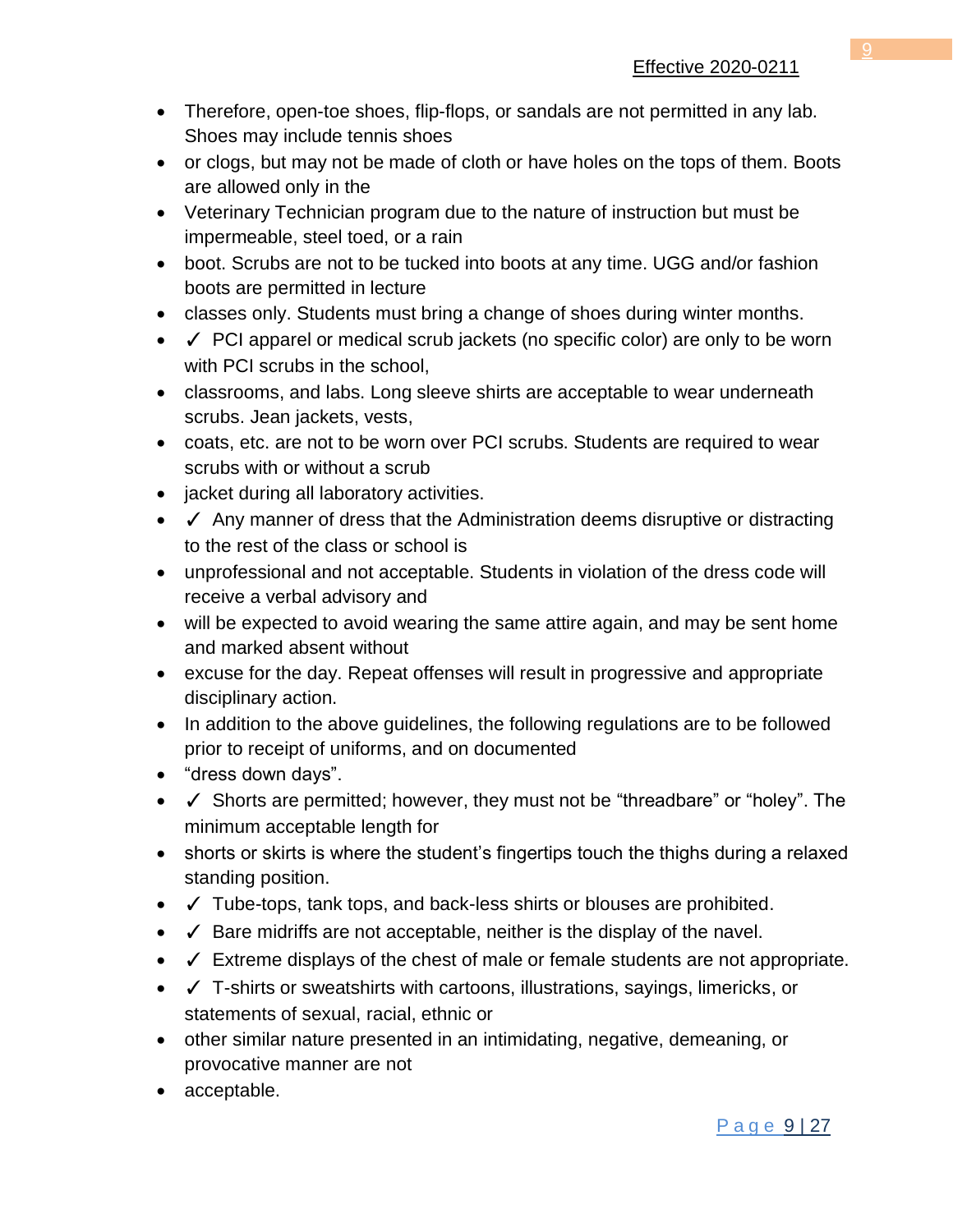#### **Grooming and Hygiene**

- Students are to be neat and well-groomed at all times. This includes proper personal hygiene such as washing face, hands and body; brushing teeth; brushing/combing hair; and appropriate steps to minimize body odor.
- Perfume, cologne, body scents are not to be worn in clinical areas.
- Hair must be neat, clean and completely off of the student's face. Students with longer hair styles must tie their hair back or pin it up so that it does not fall loosely over the shoulders or face.
- Fingernails must be short and clean.
- Facial hair must be neatly trimmed.
- No jewelry other than engagement and wedding rings, watch and small post earrings are allowed. This means no necklaces, bracelets, ankle bracelets, facial or other visible body piercing, or multiple earrings in one ear are allowed.
- Students should cover or take other appropriate steps to keep tattoos out of sight if required by their clinical site.

#### **Cell Phone Usage**

- **Clinical Site:** Cell phones must be kept in purses, backpacks or lockers during patient care hours. Only to be used during lunch or break time.
- **Classroom:** Cell phones must be kept in backpack until break time. During lab, phone may be kept in backpack, purse or cell phone basket provided at door.

#### **Laboratory guidelines**

• The lab is designed to simulate a patient care area. Students are required to wear clinical attire (except on school dress down days). Food and drink are **never** permitted in the lab. Coats, backpacks and cell phones must be placed in the appropriate designated area.

#### **Student Privacy**

• The school fully complies with all requirements of the Family Educational Right to Privacy Act (FERPA). FERPA generally provides for the right of students to have access to their student files for purposes of review and prohibits the school from releasing identifiable information about the student to third parties without the student's permission. Students participating in clinical programs will be required to sign a release permitting the school to release relevant medical and other information required by clinical sites.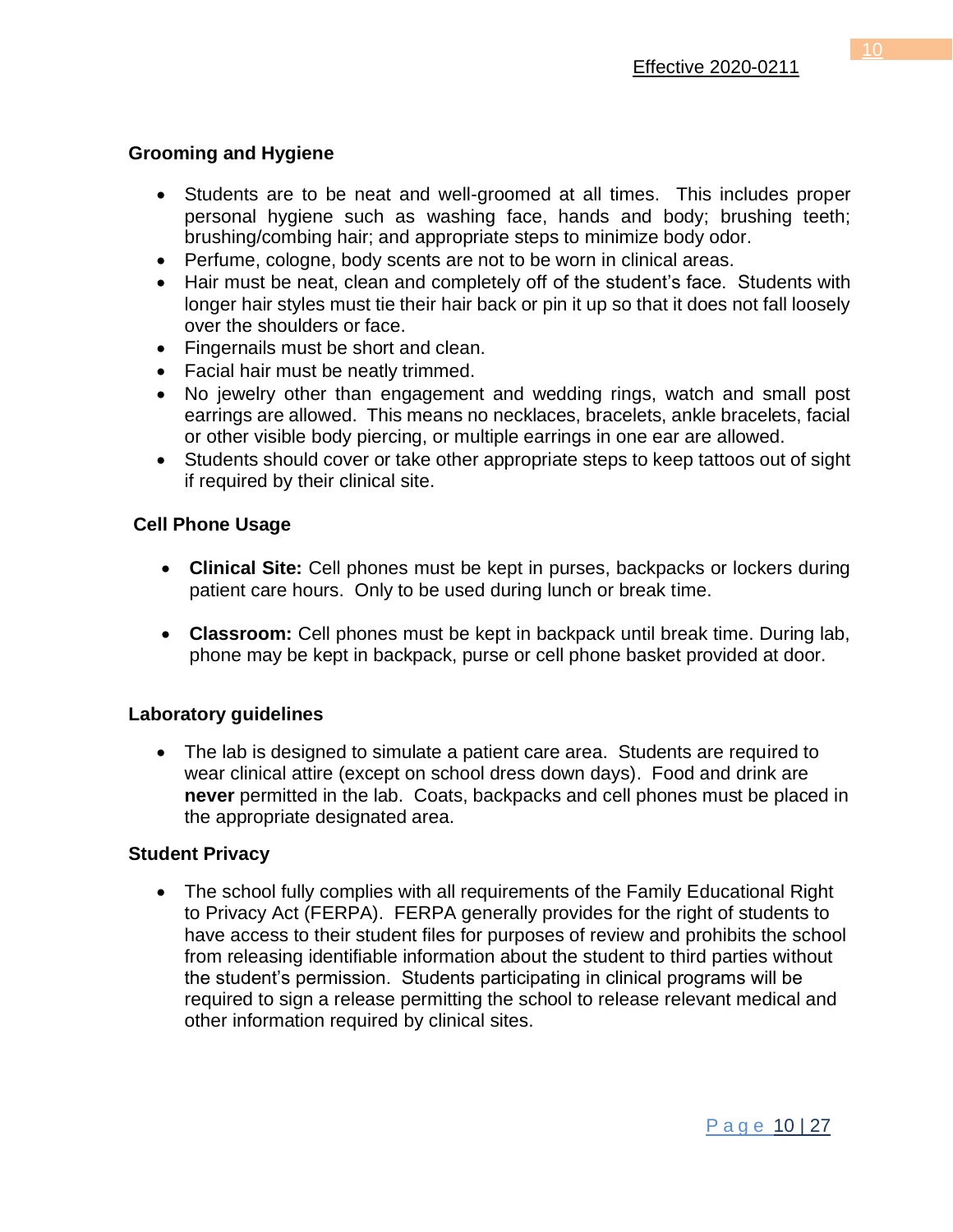#### **Program Specific Health Screening Requirements**

Students who are experiencing an infectious disease must take appropriate steps to avoid infecting patients, faculty and fellow students. In some cases, this may simply require the student to stay home during the period in which the student is contagious. Students who are experiencing a minor and short-term infectious disease should discuss the matter with their preceptor/faculty member. Students with longer term conditions should discuss the matter with the Director of Education.

The School follows all applicable state and federal laws relating to disabling medical conditions. However, students should be aware that the presence of a blood-borne or other infectious disease may require restriction of a student's ability to participate in direct patient care. These matters are within the discretion of clinical infection control personnel and public health officials. Restriction from patient care responsibility may make it impossible for a student to complete a particular course of study.

Students must follow all infection control policies (e.g. relating to disposal of sharps) of the school and experiential training sites at all times. Failure to adequately protect the patient or others from avoidable infection is considered a serious breach of professional responsibility and may result in dismissal from the program.

Any injury or any exposure to blood borne pathogens should be immediately reported to the instructor, the CAO and the clinical site's infection control department. It is important to promptly report all injuries, not just those believed to be a risk for blood borne pathogen exposure. Do not wait until the end of a shift to report injury or exposure.

Complete a health event form and return the form to campus within 24 hours of the injury or exposure. The school maintains a separate specific policy regarding blood borne pathogens with which all clinical students must be familiar.

#### **Physical Examinations, Immunizations and Infectious Diseases**

Students are required to undergo a physical examination prior to starting their clinical assignments.

Students are required to abide by the School's Student Immunization Policy. This policy requires students to maintain immunizations against certain diseases and to be tested on a current basis for other diseases such as TB. The current list of required immunizations and tests can be obtained from the Director of Education. Students who have religious or medical reasons for refusing immunization or testing may request an exemption from the Director of Education. Exemption will be allowed only for legitimate religious or medical reasons and only after the student has signed an appropriate document indicating that they understand and agree to be solely responsible for any health, medical, legal or other risks incurred because of their exemption. PCI cannot guarantee clinical placements for students who are unable to provide proof of current immunization and testing.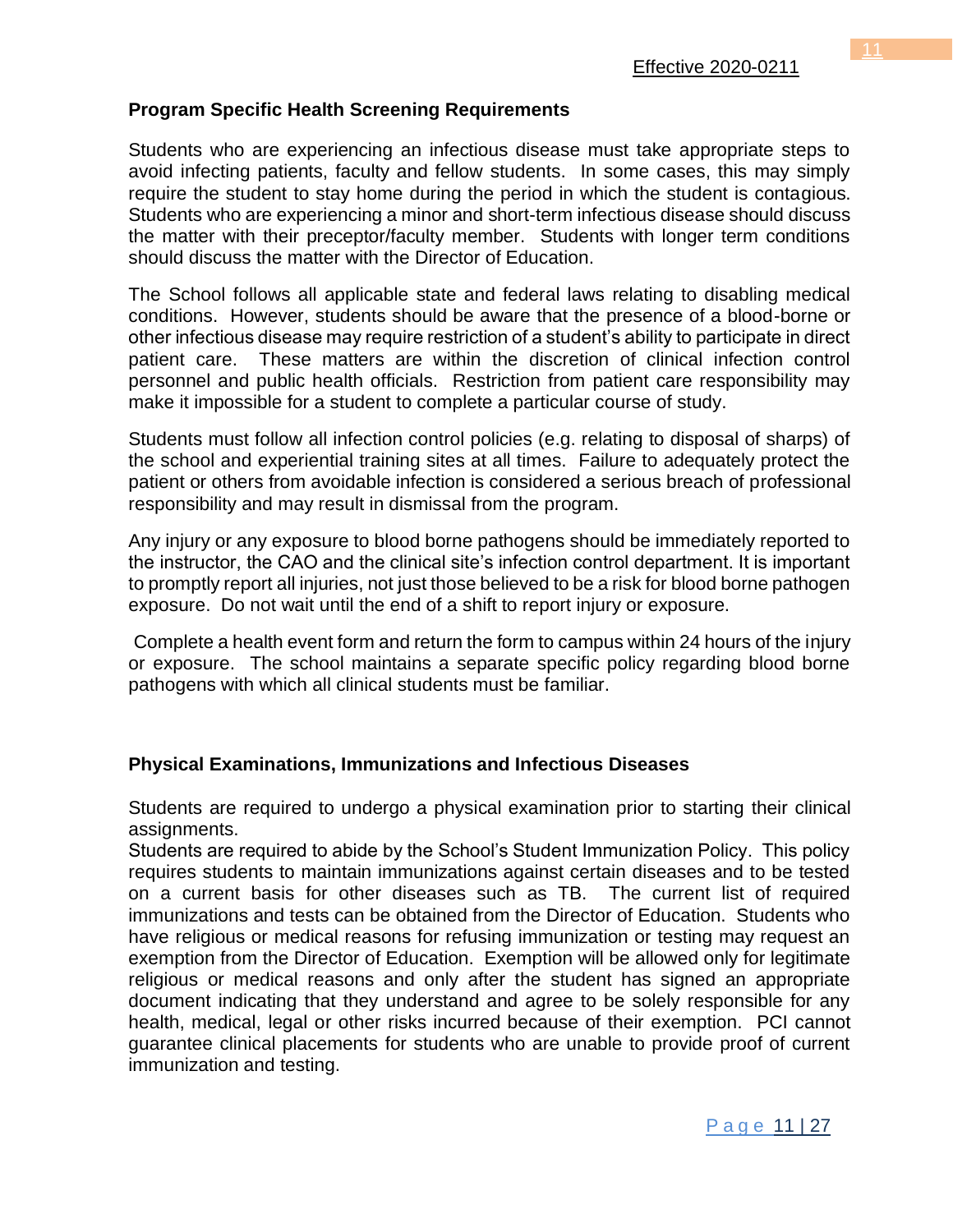## **Requirements for DMS participants**

The curriculum leading to completion of the Diagnostic Medical Sonography program requires students to engage in diverse, complex, and specific experiences essential to the acquisition and practice of essential healthcare professional skills and functions. Unique combinations of cognitive, affective, psychomotor, physical and social abilities are required to satisfactorily perform these functions. In addition to being essential to the successful completion of the requirements of the program, these functions are necessary to ensure the health and safety of patients, fellow candidates, faculty and other healthcare providers. These requirements are specific to the DMS program and are specified by our accreditor.

#### **Motor Skills**

Candidates should have sufficient motor function so that they are able to execute movements required to perform ultrasound examinations as well as general care and treatment to patients in ALL health care settings. For example: must be able to perform basic life support and function in an emergency situation to assist in moving patients from a chair to a bed, examination table or from a wheelchair to another location.

#### **Sensory/Observation**

Candidates must be able to acquire the information presented through demonstrations and experiences in the healthcare setting. He/she must be able to observe a patient accurately, at a distance and close at hand, observe and appreciate non-verbal communications when performing an examination, assessment or administering of treatment. The candidate must be capable of perceiving the signs of disease as manifested through the sonographic exam. Such information is derived from images of the body in cross section or otherwise, palpable changes in various organs and tissues, and auditory information (i.e. patient voice, Doppler signals).

## **Communication**

The candidate must communicate effectively and sensitively with other students, faculty, staff, patients, family, and other professionals. He/she must express his/her ideas and feelings clearly and demonstrate a willingness and ability to give and receive feedback. A candidate must be able to: convey or exchange information at a level allowing development of a health history; identify problems presented; explain alternative solutions; and give directions during treatment and post-treatment. The candidate must be able to communicate effectively in oral and written forms. The candidate must be able to process and communicate information on the patient's status with accuracy in a timely manner to members of the health care team. The appropriate communication may also rely on the candidate's ability to make a correct judgment in seeking supervision and consultation in a timely manner.

## **Cognitive**

A candidate must be able to measure, calculate, reason, analyze, integrate and synthesize at an appropriate level of their education. The candidate must be able to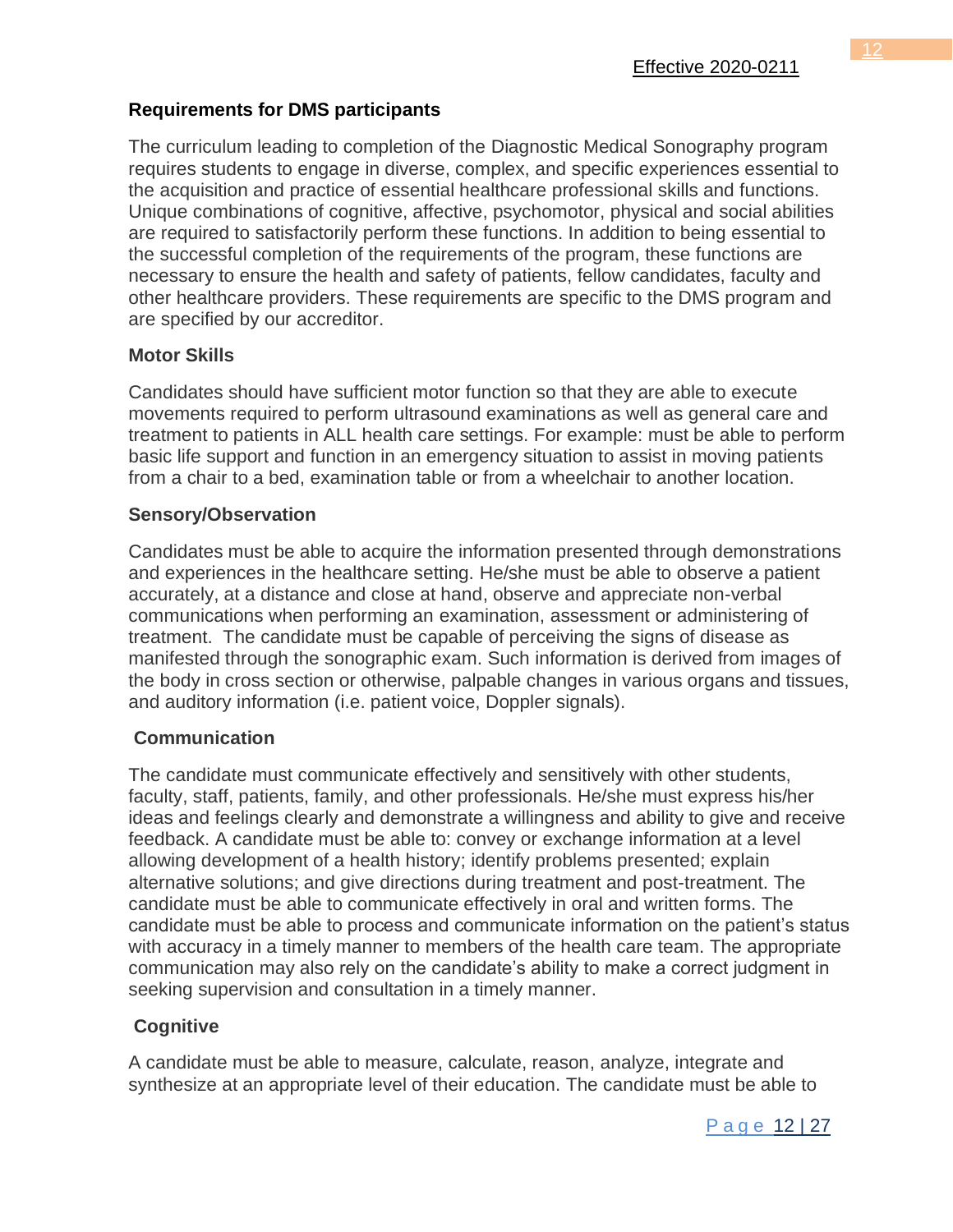quickly read and comprehend extensive written material. He/she must also be able to evaluate and apply information and engage in critical thinking in the classroom and clinical setting.

# **Behavioral/Emotional**

A candidate must possess the emotional health required for the full utilization of his or her intellectual abilities, the exercise of good judgment, the prompt completion of all responsibilities attendant to the diagnosis and care of patients and families. In addition, he/she must be able to maintain mature, sensitive, and effective relationships with patients, students, faculty, staff and other professionals under all circumstances including highly stressful situations. The candidate must have the emotional stability to function effectively under stress and to adapt to an environment that may change rapidly without warning and/or in unpredictable ways. The candidate must be able to experience empathy for the situations and circumstances of others and effectively communicate that empathy. The candidate must know that his or her values, attitudes, beliefs, emotions, and experiences affect his or her perceptions and relationships with others. The candidate must be able and willing to examine and change his or her behavior when it interferes with productive individual or team relationships. The candidate must possess skills and experience necessary for effective and harmonious relationship in diverse academic and working environments.

# **Professional Conduct**

Candidates must possess the ability to reason morally and practice in an ethical manner. Candidates must be willing to learn and abide by professional standards of practice. He/she must possess attributes that include compassion, empathy, altruism, integrity, honesty, responsibility and tolerance. Candidates must be able to engage in patient care delivery in ALL settings and be able to deliver care to ALL patient populations including but not limited to children, adolescents, adults developmentally disabled persons, medically compromised patients, and vulnerable adults.

# **Required BLS**

Students must have current basic life support ("BLS") prior to the clinical portion of the program. Students will be given the opportunity to take part in the American Heart Association BLS course taught by a certified instructor at the school before they attend their first clinical rotation.

Students will be required to present proof of current certification prior to registration for any clinical course work, and will not be allowed to participate in clinical activities until proof of current certification is provided and on file. Inability to participate in clinical activities will jeopardize the student's ability to pass the clinical competencies for the course or completion of the program.

## **Reasonable Accommodation for Disabilities**

Students with disabilities are expected to perform all the essential functions of the program with or without reasonable accommodation. While the program will make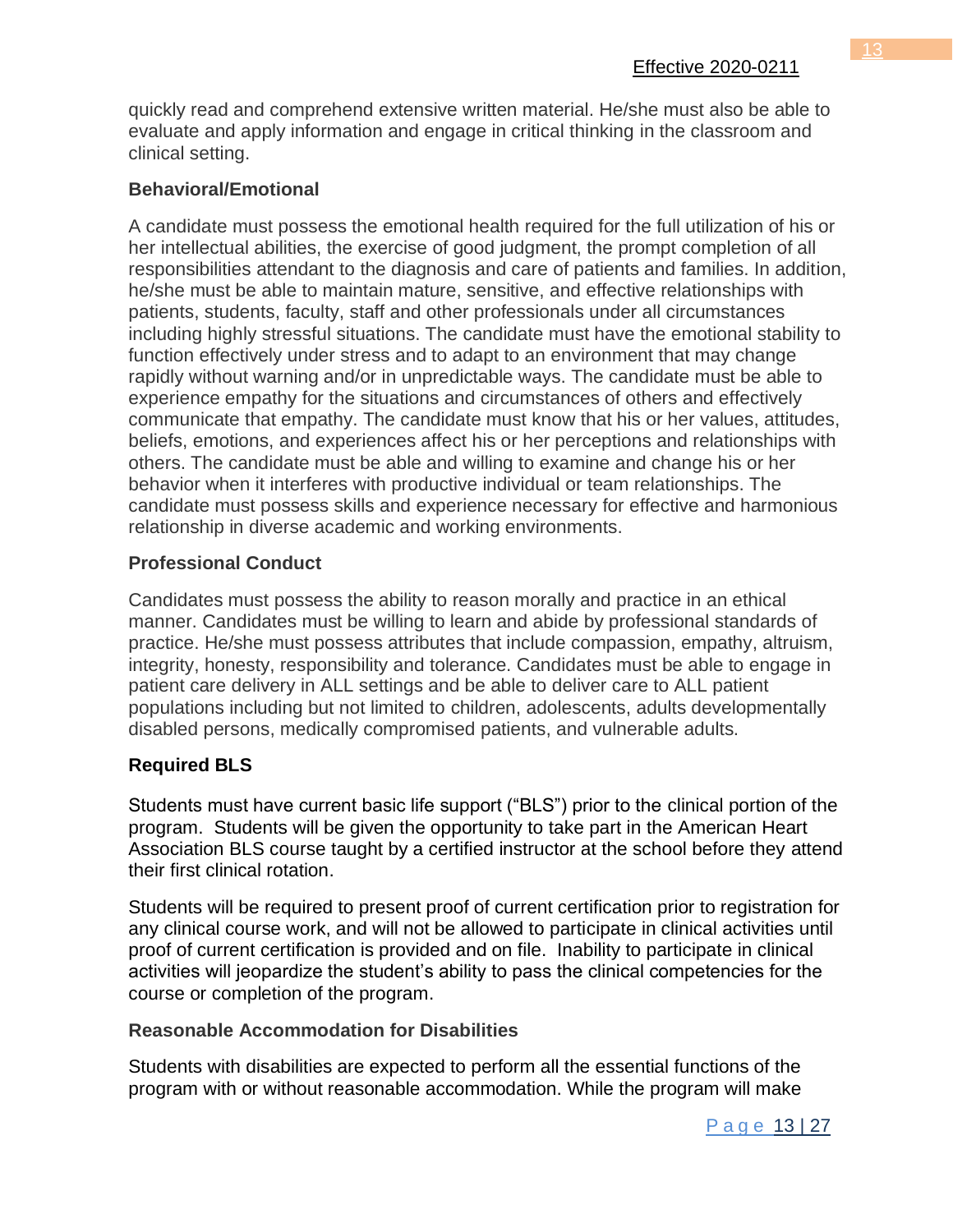every effort to work with our students with disabilities to accommodate their disabilityrelated needs, it is important to note we are not required to provide requested accommodations that would fundamentally alter the essential function or technical standards of the program.

# **Required and Elective Clinical Competencies**

| <b>Required</b>              | <b>Elective</b>                           |
|------------------------------|-------------------------------------------|
| Equipment                    | <b>Abdominal Doppler</b>                  |
| Liver                        | <b>Biophysical Profile</b>                |
| <b>Biliary</b>               | <b>Guided Fluid Aspiration/Drainage**</b> |
| Pancreas                     | Male Pelvis (transabdominal)              |
| Spleen                       | <b>Upper or Lower Arterial Doppler</b>    |
| <b>Renals</b>                | Upper or Lower Venous Doppler             |
| <b>Abdominal Vessels</b>     | <b>Carotid Doppler</b>                    |
| Abdomen Complete             | <b>Breast</b>                             |
| GYN (transabdominal          | Musculoskeletal                           |
| GYN (transvaginal)           | Guidance/Biopsy **                        |
| 1 <sup>st</sup> Trimester OB | Amniocentesis **                          |
| 2 <sup>nd</sup> Trimester OB | Gastrointestinal                          |
| 3rd Trimester OB             | Adrenals                                  |
| Scrotum                      | Prostate                                  |
| <b>Thyroid</b>               |                                           |
| <b>Non-Cardiac Chest</b>     |                                           |
| <b>Abdominal Doppler</b>     |                                           |

All required competencies **must** be completed in order to graduate.

\*\*Invasive Procedures

## **Attendance for Clinical Rotations**

Students must attend clinical rotations on the days and hours designated by the site. Students are required to complete 100% of the hours required for each course. A maximum of 2 absences are allowed per term, or 10-week period. The hours missed due to these absences must be made up to achieve 100% of the required hours per course. In the event a student will be absent from a site, the student must call the site and the appropriate school official prior to their start time. Should the site supervisor or school/program official determine that a student is not reliable for any reason, or has missed more than 2 days, the student will be removed from the site and issued a "W" grade. In the event a student is placed on a Leave of Absence, and is issued a "WP" grade, the previously completed hours may be combined with the second attempt to complete 100% of the required hours per course.

In the event a student is removed from a clinical site due to behavior, the student may receive an "F" grade and will be withdrawn from Pittsburgh Career Institute.

P a g e 14 | 27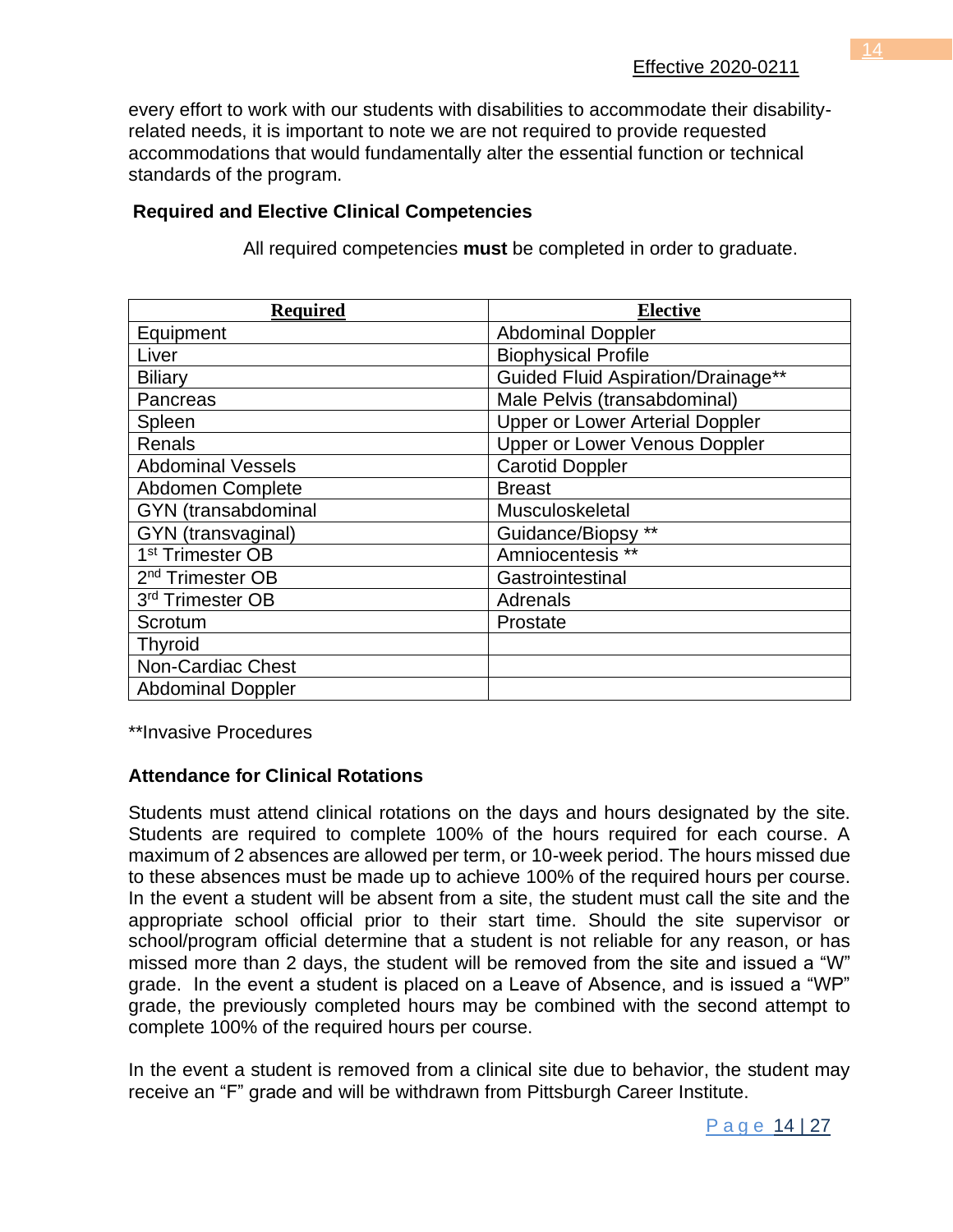Scheduled Pittsburgh Career Institute breaks do not apply to students on clinical rotation. Additionally, students are not permitted to be on site if PCI has a designated holiday.

It is the responsibility of the student to provide the School with a time sheet signed by the site supervisor documenting hours completed for each week no later than the Monday of the following week. Students will not be considered to have completed their clinical rotation until the site supervisor and appropriate school official has certified all required attendance hours. Falsification of time sheets is fraudulent and will result in dismissal from Pittsburgh Career Institute. Time sheets received more than one week from their due date will result in the student not receiving credit for the hours completed on the late time sheet.

#### **Patient Privacy**

Federal law also protects the right of patients of health care facilities to maintain the privacy of their medical information. Basically, any information about patients to which you have access must not be shared with anyone other than your instructors or clinical personnel who are involved in or responsible for the treatment of that patient. The importance of students maintaining confidentiality of patient identifiable medical information cannot be overstated. Students must complete the HIPAA Education Module, relating to these federal privacy laws, prior to being enrolled in any clinical course. Improper disclosure of identifiable patient information, including gossip between students, will normally be considered grounds for immediate dismissal from the program, and may also carry civil or criminal legal penalties.

#### **Transportation to the Clinical Site**

Transportation to and from the clinical sites and parking fees are the responsibility of the student. Every effort is made to place students within a reasonable distance from their home, however the school reserves the right to place a student within a 60 mile radius of the school.

#### **Student Work Policy**

Paid employment of a student in a clinical department will not be used in lieu of the time assigned to the structured clinical experience.

Employment, volunteer services or any other activities cannot interfere with clinical rotations or used in lieu of clinical rotations. Students will not be allowed to use employment, volunteer services or any other activities as clinical experience. Students may not substitute or replace paid staff members.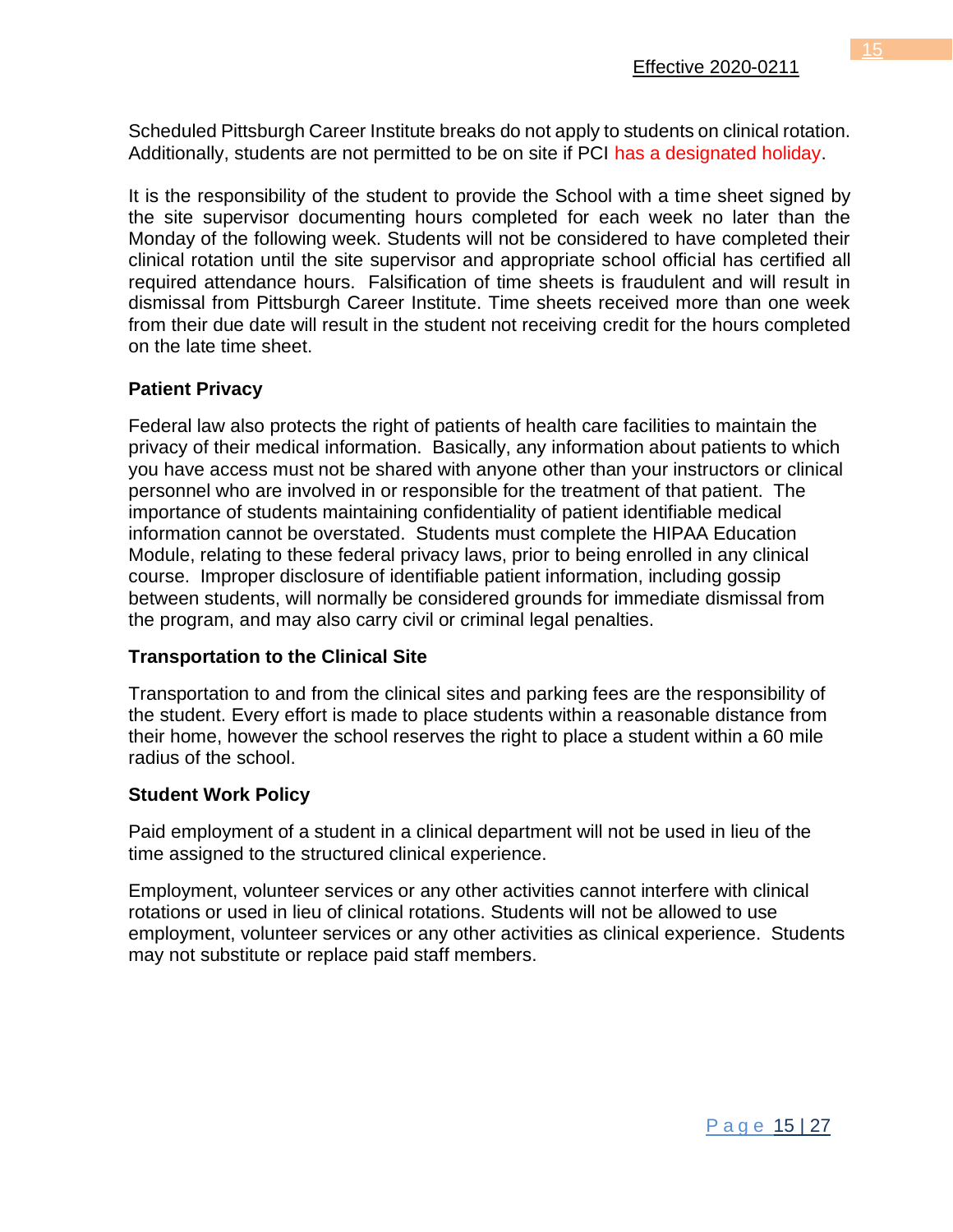# **Master Course Outline**

# **Diagnostic Medical Sonography-Core**

| <b>COURSE</b><br><b>NUMBER</b>      | <b>COURSE</b><br><b>TITLE</b>               | <b>CLOCK</b><br><b>HOURS</b> | <b>SEMESTER</b><br><b>CREDITS</b> |  |  |  |
|-------------------------------------|---------------------------------------------|------------------------------|-----------------------------------|--|--|--|
| <b>Core Curriculum Requirements</b> |                                             |                              |                                   |  |  |  |
| AH-135                              | <b>Medical Terminology</b>                  | 40                           | 2.5                               |  |  |  |
| ALH-166                             | Human Anatomy and Physiology                | 60                           | 3.5                               |  |  |  |
| DMS-206                             | <b>Ultrasound Terminology</b>               | 40                           | 2.5                               |  |  |  |
| DMS-220                             | <b>Introduction To Clinical Education</b>   | 229                          | 5.0                               |  |  |  |
| DMS-225                             | <b>Ultrasound Case Review</b>               | 50                           | 3.0                               |  |  |  |
| DMS-226                             | <b>ARDMS Registry Exam Seminar</b>          | 40                           | 2.5                               |  |  |  |
| <b>DMS-230</b>                      | <b>Clinical Education I</b>                 | 229                          | 5.0                               |  |  |  |
| <b>DMS-234</b>                      | <b>Clinical Education IV</b>                | 229                          | 5.0                               |  |  |  |
| <b>DMS-240</b>                      | <b>Clinical Education II</b>                | 229                          | 5.0                               |  |  |  |
| DMS-250                             | <b>Clinical Education III</b>               | 229                          | 5.0                               |  |  |  |
| <b>DMS-300</b>                      | Abdominal Ultrasound I                      | 80                           | 4.0                               |  |  |  |
| DMS-301                             | Abdominal Ultrasound II                     | 40                           | 2.5                               |  |  |  |
| <b>DMS-310</b>                      | <b>Superficial Anatomy</b>                  | 60                           | 3.0                               |  |  |  |
| DMS-320                             | Physics and Instrumentation II              | 40                           | 2.5                               |  |  |  |
| <b>DMS-340</b>                      | <b>Abdominal Pathology I</b>                | 40                           | 2.5                               |  |  |  |
| <b>DMS-341</b>                      | <b>Abdominal Pathology II</b>               | 40                           | 2.5                               |  |  |  |
| <b>DMS-350</b>                      | <b>Abdominal Doppler</b>                    | 60                           | 3.0                               |  |  |  |
| <b>DMS-400</b>                      | <b>Obstetrical Pathology I</b>              | 50                           | 3.0                               |  |  |  |
| <b>DMS-401</b>                      | <b>Gynecology and Obstetrics Ultrasound</b> | 40                           | 2.5                               |  |  |  |
| <b>DMS-410</b>                      | Vascular Ultrasound I                       | 60                           | 3.0                               |  |  |  |
| DS-101                              | Ultrasound Lab I                            | 60                           | 2.0                               |  |  |  |
| DS-102                              | <b>Ultrasound Lab II</b>                    | 60                           | 2.0                               |  |  |  |
| DS-104                              | <b>Ultrasound Lab III</b>                   | 60                           | 2.0                               |  |  |  |
| <b>DS-110</b>                       | <b>Introduction To Ultrasound</b>           | 40                           | 2.5                               |  |  |  |
| <b>DS-120</b>                       | Physics and Instrumentation I               | 40                           | 2.5                               |  |  |  |
|                                     |                                             | 2145                         | 78.5                              |  |  |  |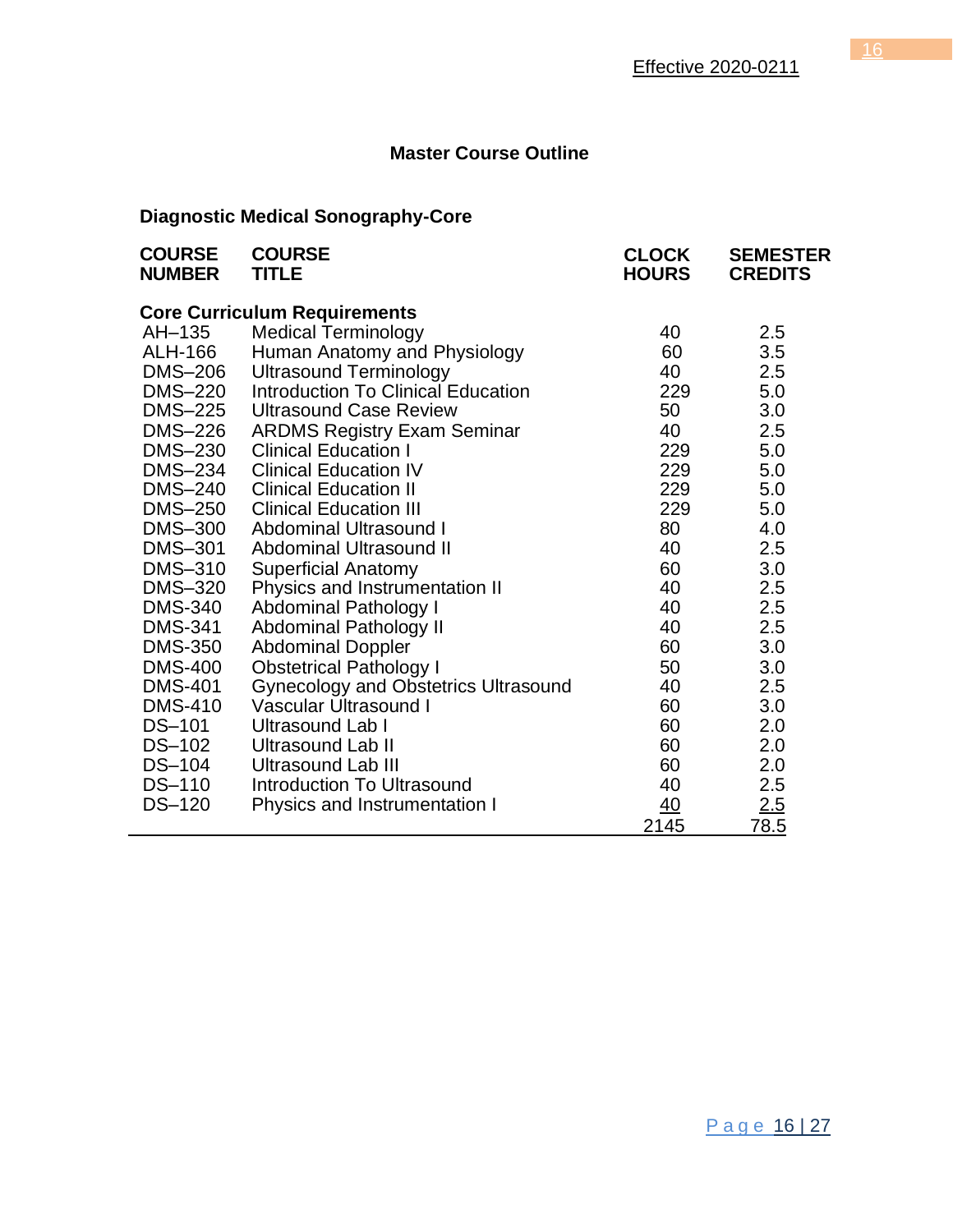| <b>Diagnostic Medical Sonography-</b>                                 |              |                                                   |                                         |                |                  |                |                |               |        |
|-----------------------------------------------------------------------|--------------|---------------------------------------------------|-----------------------------------------|----------------|------------------|----------------|----------------|---------------|--------|
| <b>Associate in Specialized Technology Degree Program</b>             |              |                                                   |                                         |                |                  |                |                |               |        |
| Subject to change depending on availability of Gen Ed classes offered |              |                                                   |                                         |                |                  |                |                |               |        |
| Module                                                                | Cours<br>e # | Course Name                                       | Pre-<br>Req                             | <b>Credits</b> | Lecture<br>Hours | Lab<br>Hours   | Clinic         | Total<br>Hour |        |
| MOD <sub>1</sub>                                                      | AH-<br>135   | <b>Medical Terminology</b>                        | None                                    | 2.5            | 40               | 0              | $\mathbf 0$    | 40            |        |
|                                                                       | GS-<br>211   | Algebra                                           | None                                    | 2.5            | 40               | $\mathbf 0$    | $\mathbf 0$    | 40            |        |
|                                                                       | PHY-<br>113  | Introduction to<br>Physics                        | None                                    | 2.5            | 40               | 0              | $\mathbf 0$    | 40            |        |
| Mod <sub>2</sub>                                                      | ALH-<br>166  | Human Anatomy &<br>Physiology- All Body<br>System | None                                    | 3.5            | 45               | 15             | 0              | 60            |        |
|                                                                       | GS-<br>100A  | <b>English Composition</b>                        | None                                    | 2.5            | 40               | $\overline{0}$ | 0              | 40            |        |
|                                                                       | GS-<br>105A  | Introduction to<br>Psychology                     | None                                    | 2.5            | 40               | $\overline{0}$ | 0              | 40            | 16/360 |
| MOD <sub>3</sub>                                                      | $DS-$<br>110 | Introduction to<br>Ultrasound                     | All<br>prior                            | 2.5            | 40               | $\mathbf 0$    | 0              | 40            |        |
|                                                                       | $GS-$<br>270 | Patient care/Hospital<br>Policies                 | None                                    | 2.5            | 40               | $\mathbf 0$    | $\mathbf 0$    | 40            |        |
|                                                                       | DMS-<br>206  | <b>Ultrasound</b><br>Terminology                  | All<br>Prior                            | 2.5            | 40               | 0              | $\mathbf 0$    | 40            |        |
| Mod 4                                                                 | DMS-<br>300  | Abdominal Ultrasound                              | DS-<br>110                              | $\overline{4}$ | 45               | 35             | 0              | 80            |        |
|                                                                       | <b>DMS</b>   | <b>Computer Concepts I</b>                        | $\overline{\text{GS}}$<br>116           | 1.5            | 25               | 15             | $\overline{0}$ | 40            | 13/240 |
| MOD 5-<br>6                                                           | DS-<br>101   | <b>Ultrasound Lab I</b>                           | DMS-<br>300                             | $\overline{2}$ | $\mathbf 0$      | 60             | 0              | 60            |        |
|                                                                       | DMS-<br>301  | Abdominal Ultrasound<br>$\mathsf{I}$              | DMS-<br>300                             | 2.5            | 40               | $\mathbf 0$    | 0              | 40            |        |
|                                                                       | DS-<br>120   | Physics &<br>Instrumentation I                    | AH<br>135;<br>PHY-<br>113<br>DS-<br>110 | 2.5            | 40               | 0              | $\mathbf 0$    | 40            | 7/140  |
|                                                                       |              |                                                   |                                         |                |                  |                |                |               |        |
| MOD <sub>7</sub> -<br>8                                               | DMS-<br>320  | Physics &<br>Instrumentation II                   | DS-<br>120                              | 2.5            | 40               | $\mathbf 0$    | $\mathbf 0$    | 40            |        |
|                                                                       | GS-<br>117   | <b>Computer Concepts II</b>                       | GS-<br>117                              | 1.5            | 25               | 15             | $\mathbf 0$    | 40            |        |
|                                                                       | DS-<br>102   | Ultrasound Lab II                                 | DS-<br>101/all<br>prior                 | 2              | $\mathbf 0$      | 60             | $\mathbf 0$    | 60            |        |

Page 17 | 27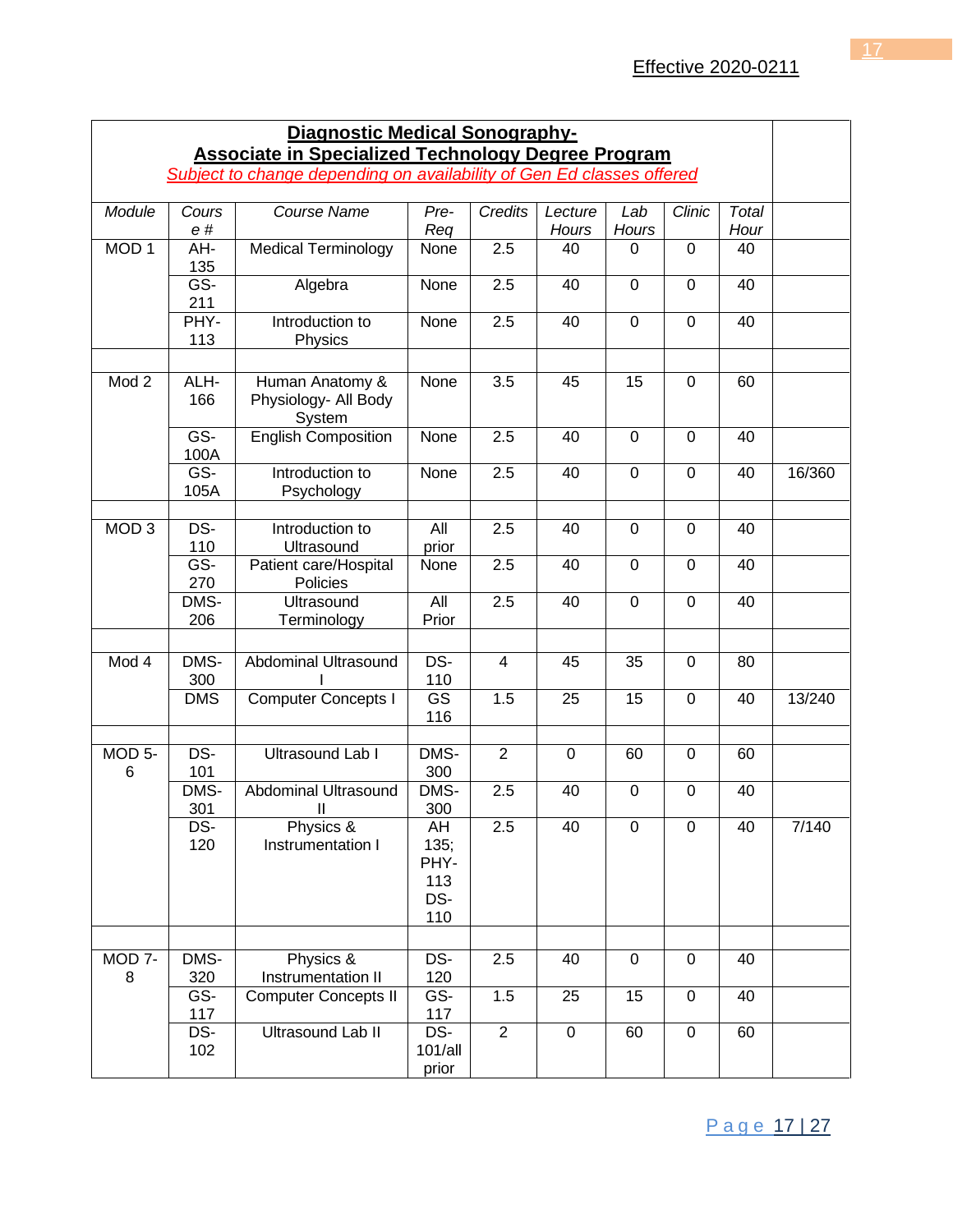Effective 2020-0211

|               | DMS-<br>340 | <b>Abdominal Pathology</b>                 | DMS-<br>301                                 | 2.5            | 40             | $\mathbf 0$    | 0            | 40   | 8.5/180  |
|---------------|-------------|--------------------------------------------|---------------------------------------------|----------------|----------------|----------------|--------------|------|----------|
| MOD 9-<br>10  | DMS-<br>401 | Gynecology and<br>Obstetric Ultrasound     | DMS-<br>301                                 | 2.5            | 40             | $\mathbf 0$    | $\mathbf 0$  | 40   |          |
|               | DS-<br>104  | <b>Ultrasound Lab III</b>                  | DS-<br>102/all<br>prior                     | $\overline{2}$ | $\mathbf 0$    | 60             | $\mathbf 0$  | 60   |          |
|               | GS-<br>140  | <b>Biomedical Ethics</b>                   | None                                        | 2.5            | 40             | $\overline{0}$ | $\mathbf{0}$ | 40   | 7/200    |
| Mod 11-<br>12 | DMS-<br>220 | Introduction to Clinical<br>Education      | all<br>prior                                | 5              | $\overline{0}$ | $\mathbf 0$    | 229          | 229  |          |
|               | DMS-<br>341 | <b>Abdominal Pathology</b><br>$\mathbf{H}$ | DMS-<br>301;<br>DMS-<br>340;<br>DMS-<br>401 | 2.5            | 40             | $\overline{0}$ | $\mathbf{0}$ | 40   |          |
|               | DMS-<br>310 | <b>Superficial Anatomy</b>                 | DMS-<br>206                                 | 3              | 30             | 30             | 0            | 60   | 10.5/329 |
| Mod 13-<br>14 | DMS-<br>230 | <b>Clinical Education I</b>                | DMS-<br>220                                 | 5              | 0              | 0              | 229          | 229  |          |
|               | DMS-<br>410 | Vascular Ultrasound I                      | DS-<br>110;<br>DMS-<br>206;<br>All          | 3              | 30             | 30             | $\mathbf 0$  | 60   |          |
|               | DMS-<br>400 | <b>Obstetrical Pathology</b>               | DMS-<br>401                                 | 3              | 50             | $\mathbf 0$    | $\mathbf 0$  | 50   | 11/339   |
| Mod 15-<br>16 | DMS-<br>240 | <b>Clinical Education II</b>               | DMS-<br>230                                 | 5              | $\mathbf 0$    | $\mathbf 0$    | 229          | 229  |          |
|               | DMS-<br>350 | Abdominal Doppler                          | DMS-<br>300;<br>DMS-<br>301<br>DMS<br>410   | 3              | 30             | 30             | $\mathbf 0$  | 60   | 8/289    |
| Mod 17-<br>18 | DMS-<br>250 | <b>Clinical Education III</b>              | DMS-<br>240                                 | 5              | 0              | 0              | 229          | 229  |          |
|               | ALH-<br>155 | <b>Career Success</b>                      | None                                        | 2.5            | 40             | $\mathbf 0$    | 0            | 40   |          |
|               | DMS-<br>226 | <b>ARDMS Registry</b><br>Exam Seminar      | <b>ALL</b><br>prior                         | 2.5            | 40             | $\mathbf 0$    | $\mathbf 0$  | 40   | 10/309   |
| Mod 19-<br>20 | DMS-<br>234 | <b>Clinical Education IV</b>               | DMS-<br>250                                 | 5              | $\mathbf 0$    | 0              | 229          | 229  |          |
|               | DMS-<br>225 | <b>Ultrasound Case</b><br>Review           | <b>ALL</b><br>prior                         | 3              | 50             | $\mathbf 0$    | $\mathbf 0$  | 50   | 8/279    |
|               |             | 100 Weeks-Day<br>Version                   | Total                                       | 99             | 1010           | 350            | 1145         | 2505 | 99/2505  |

Page 18 | 27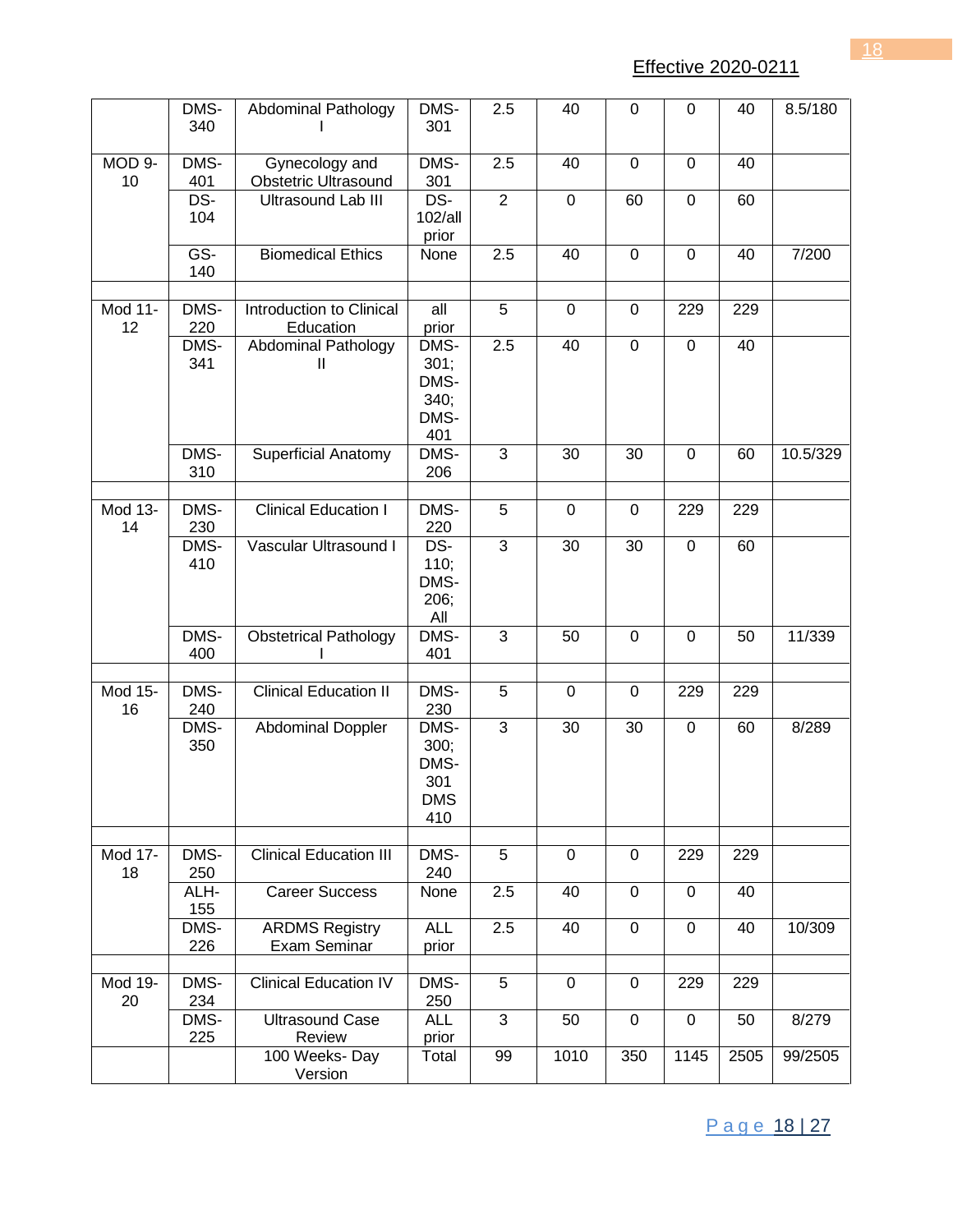# **CAAHEP**

#### **Standards and Guidelines for the Accreditation of Educational Programs in Diagnostic Medical Sonography**

1. Curriculum Requisites

The following curriculum prerequisites must be met prior to the beginning of the core curriculum of the Diagnostic Medical Sonography education program; they must be college level courses:

- a. Algebra, statistics, or higher mathematics course
- b. General college-level physics and/or radiographic physics
- c. Communication skills/English
- d. Human anatomy and physiology

The communication skills requisite may be met by a variety of courses including English, speech, or composition. The following curriculum requisites must either be met prior to the Diagnostic Medical Sonography education program or be presented within the program at the college level and must include the following:

- a. Patient care
- b. Medical ethics and law
- c. Medical terminology and
- d. Pathophysiology

#### **Master Plan**

2. The master plan of education must be sufficiently detailed to provide for continuity, delivery, and ongoing evaluation of the program in the event of staff changes. The master plan of education must be available for review. Documentation of the program master plan of education should include the following:

Philosophies and goals of the program and institution

- $\circ$  Curriculum sequence with rationale
- o Course outlines, course descriptions, and performance (behavioral) objectives
- o Clinical education plan demonstrating correlation with the didactic curriculum
- o List of clinical affiliates and contact person for each site
- o Performance objectives for clinical education
- o Evaluation tools of learning concentration competencies
- o Grading policy
- o Objectives, evaluation tools, and grading criteria for each course
- o Description of evaluation methods for each course
- o Program policies
- $\circ$  Internal and external mechanisms for evaluating program effectiveness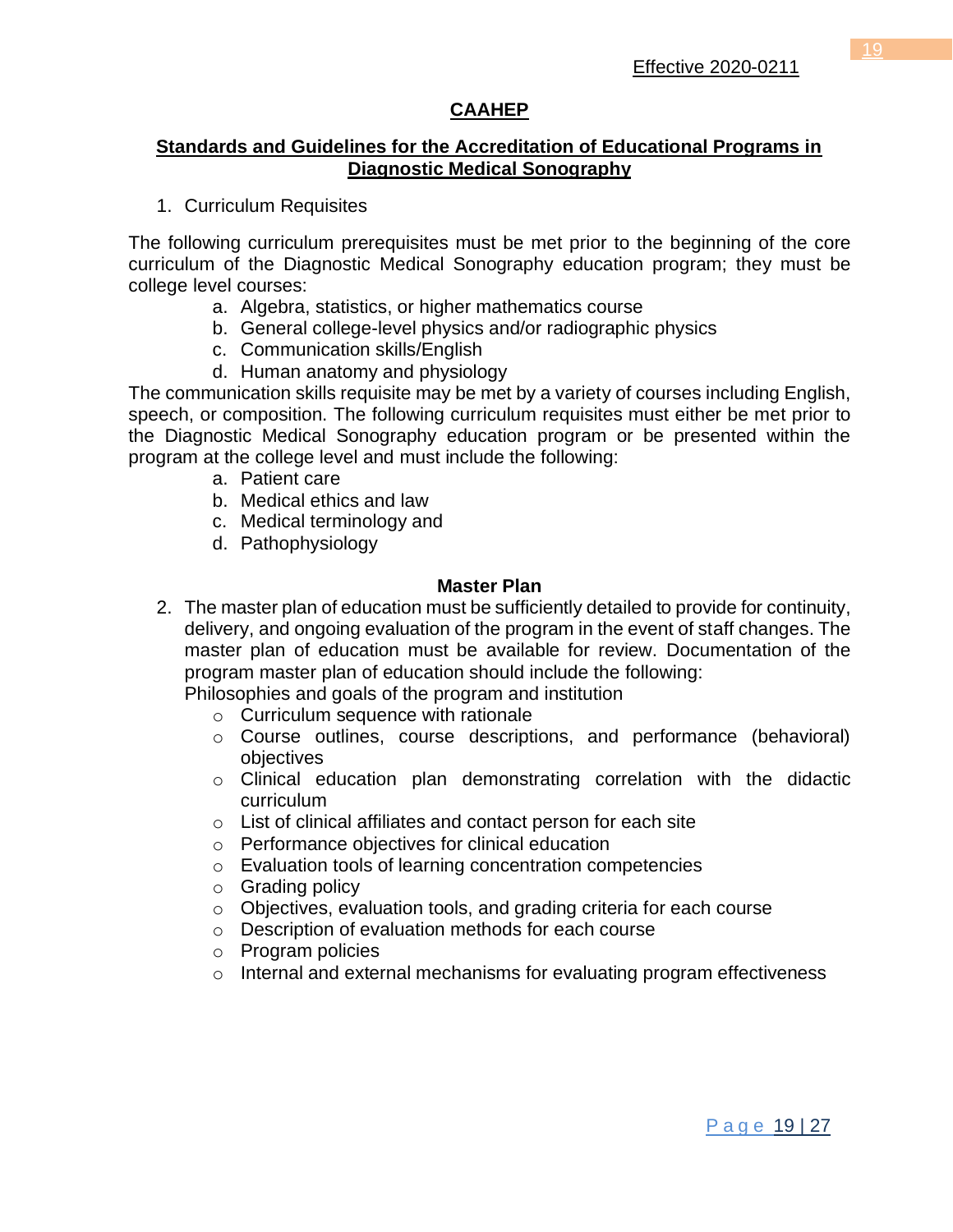3. Learning Competencies Common to Each Concentration The minimum competency offered by the program must include the following:

# **a. Utilize oral and written communication**

- 1) Maintain clinical records;
- 2) Interact with the interpreting physician or other designated physicians with oral or written summary of findings as permitted by employer policy and procedure
- 3) Recognize significant clinical information and historical facts from the patient and the medical records, which may impact the diagnostic examination
- 4) Comprehend and employ appropriate medical terminology, abbreviations, symbols, terms, and phrases; and
- 5) Educate other health care providers and the public in the appropriate applications of ultrasound and other diagnostic vascular evaluation, including the following:
	- o Medical terminology
	- o Sonographic/other vascular terminology
	- o Pertinent clinical signs, symptoms, and laboratory tests
	- o Pertinent legal principles

# **b. Provide basic patient care and comfort**

- 1) Maintain infection control and utilize standard precautions;
- 2) Anticipate and be able to respond to the needs of the patient;

Demonstrate age related competency (i.e., neonates, pediatric patients, adolescents, adults, and Obstetric patients)

Respond appropriately to parental needs

Recognize when sedation may be appropriate

Demonstrate appropriate care in nursery and intensive care environment (ancillary equipment, thermal, central venous lines, ET tubes, respiratory needs)

 3) Identify life-threatening situations and implement emergency care as per employer procedure, including the following:

Pertinent patient care procedures

Principles of psychological support

Emergency conditions and procedures

First aid and resuscitation techniques

4) Proper patient positioning

## **c. Demonstrate knowledge and understanding of human gross anatomy and sectional anatomy.**

1) Evaluate anatomic structures in the region of interest; and

2) Recognize the sonographic appearance of normal tissue structures, including the following:

- o Sectional anatomy
- o Embryology
- o Normal sonographic patterns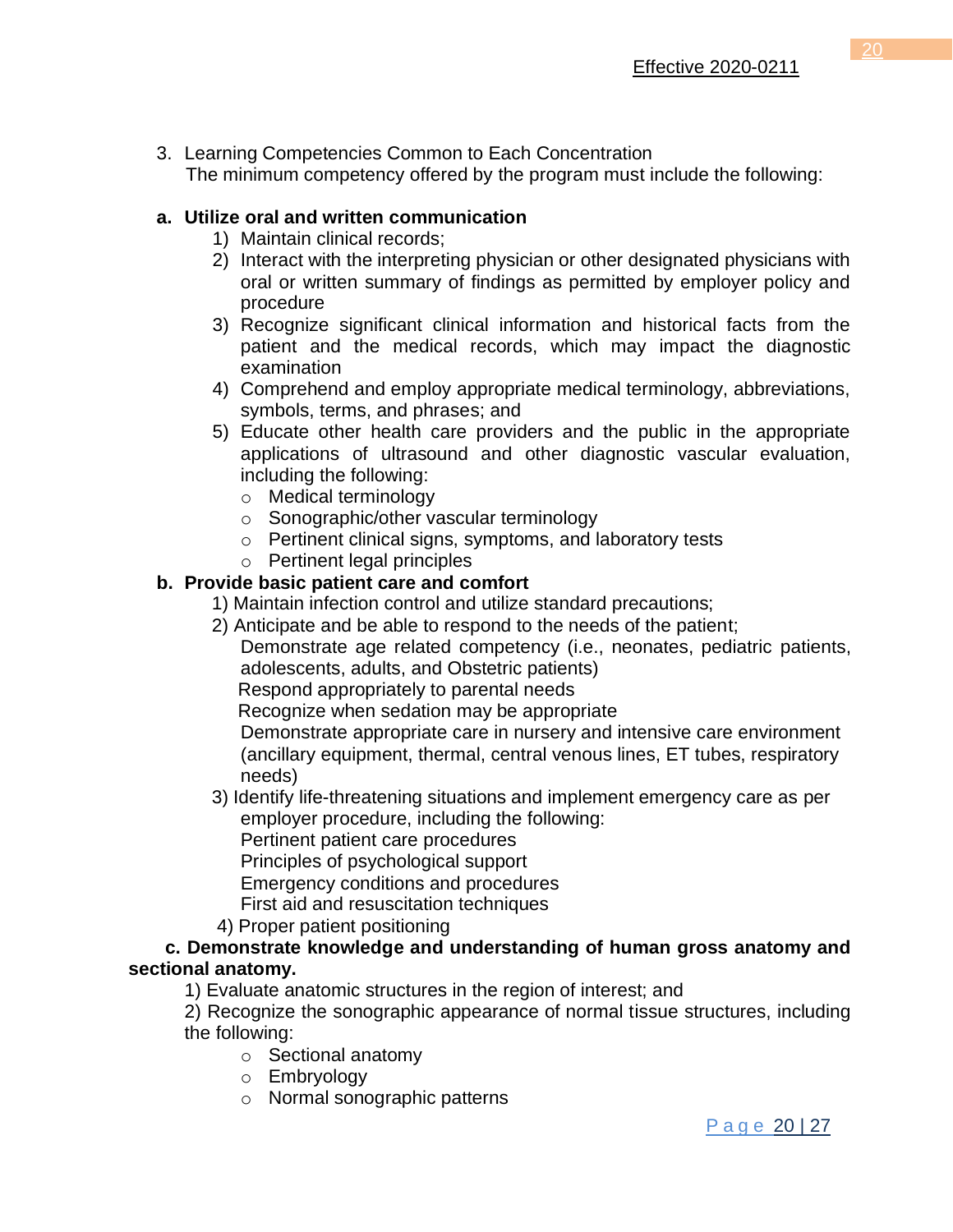#### **d. Demonstrate knowledge and understanding of physiology, pathology, and pathophysiology.**

1) Obtain and evaluate pertinent patient history and physical findings;

2) Extend standard diagnostic testing protocol as required by patient history or initial findings;

3) Review data from current and previous examinations to produce a written/oral summary of technical findings, including relevant interval changes, for the interpreting

physician's reference and

4) Recognize examination findings that require immediate clinical response and notify the interpreting physician of such findings, including the following:

- o Patient interview and examination techniques
- $\circ$  Chart and referral evaluation
- o Diagnostic testing protocols related to specific disease conditions
- o Physiology including blood flow dynamics
- o Pertinent pathology and pathophysiology
- o Pertinent legal issues

#### **e. Demonstrate knowledge and understanding of acoustic physics, Doppler ultrasound principles, and ultrasound instrumentation.**

1) Select the appropriate technique(s) for examination(s) being performed;

2) Adjust instrument controls to optimize image quality;

3) Perform linear, area, circumference, and other related measurements from sonographic images or data;

4) Recognize and compensate for acoustical artifacts

- 5) Utilize appropriate devices to obtain pertinent documentation
- 6) Minimize patient exposure to acoustic energy

7) Apply basic concepts of acoustic physics which include the following:

- o Sound production and propagation
	- o Interaction of sound and matter
	- o Instrument options and transducer selection
- o Principles of ultrasound instruments and modes of operation
- o Diagnostic Medical Sonography 9
- o Operator control options
- o Physics of Doppler
- o Principles of Doppler techniques
- o Methods of Doppler flow analysis
- o Recording techniques
- o Acoustic artifacts

8) Emerging Technologies

**f. Demonstrate knowledge and understanding of the interaction between ultrasound and tissue and the probability of biological effects in clinical examinations, including the following:**

- o Biologic effects
- o Pertinent in-vitro and in-vivo studies
- o Exposure display indices
- o Generally accepted maximum safe exposure levels
- o ALARA principle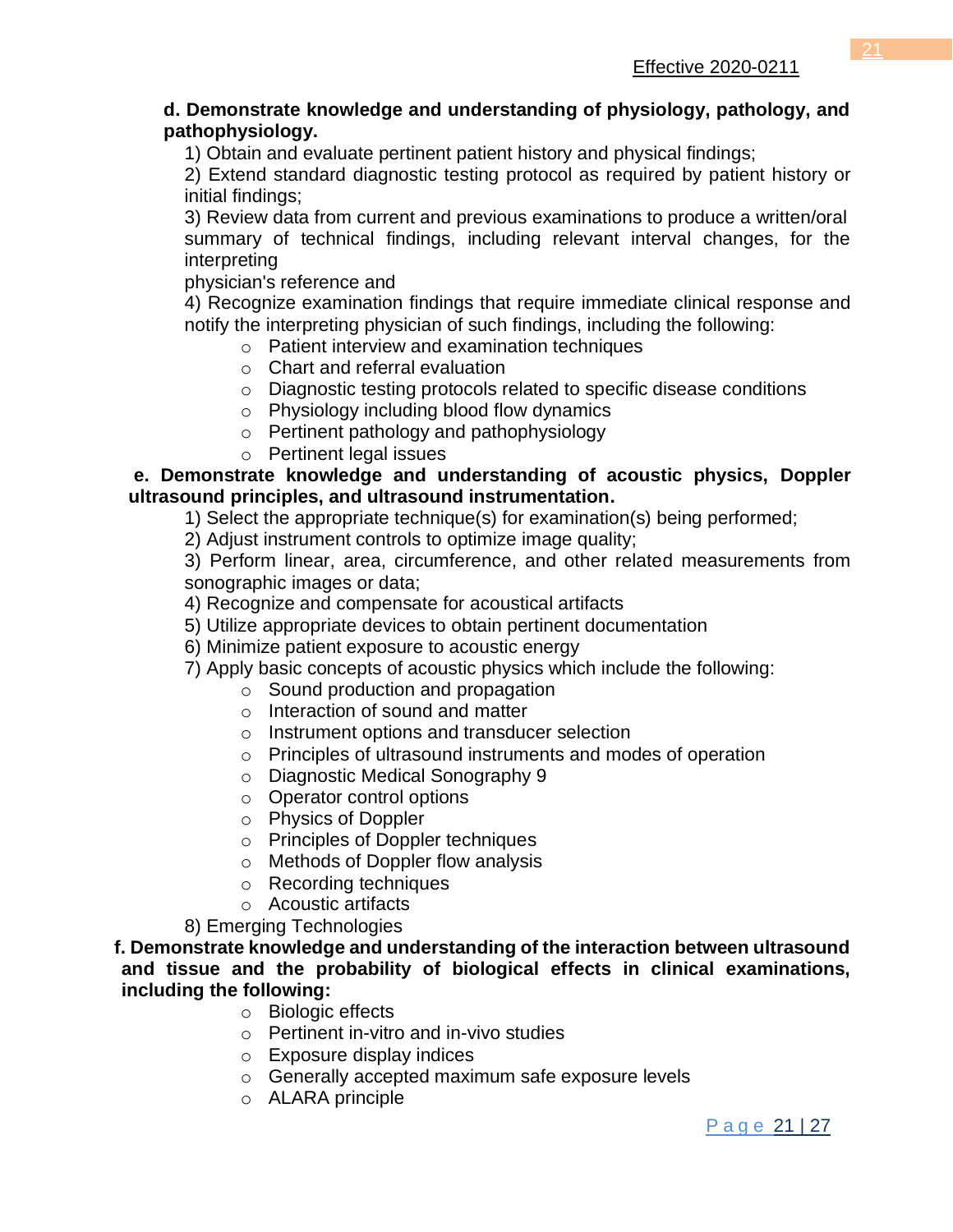# **g. Employ professional judgment and discretion.**

1) Protect the patient's right to privacy based on current federal standards and regulations;

2) Maintain confidentiality; and

- 3) Adhere to the professional codes of conduct/ethics through the following:
	- o Medical ethics
	- o Pertinent legal principles
	- o Professional interaction skills
	- o Professional scopes of practice

**h. Understand the fundamental elements for implementing a quality assurance and improvement program, and the policies, protocols, and procedures for the general function of the ultrasound laboratory, including the following:**

- o Administrative procedures
- o Quality control procedures
- o Elements of quality assurance program
- o Records maintenance
- o Personnel and fiscal management
- o Trends in health care systems

## **i. Recognize the importance of continuing education, through the following:**

- o Professional journals
- o Conferences
- o Lectures
- o In-house educational offerings
- o Professional organizations and resources
- o Recent developments in sonography
- o Research statistics and design

#### **j. Recognize the importance of, and employ, ergonomically correct scanning techniques:**

- o Personal fitness
- o Supports, tools, and devices
- o Equipment adjustments
- o Patient positioning

o

## **4. The General Learning Concentration must include the following:**

**a.** Demonstrate the ability to perform sonographic examinations of the abdomen, superficial structures, non-cardiac chest, and the gravid and nongravid pelvis according to protocol guidelines established by national professional organizations and the protocol of the employing institution utilizing real-time equipment with both transabdominal and endocavity transducers, and Doppler display modes.

**b.** Recognize and identify the sonographic appearance of normal anatomic structures,

including anatomic variants and normal Doppler patterns:

- o Liver
- o Biliary system
- o Pancreas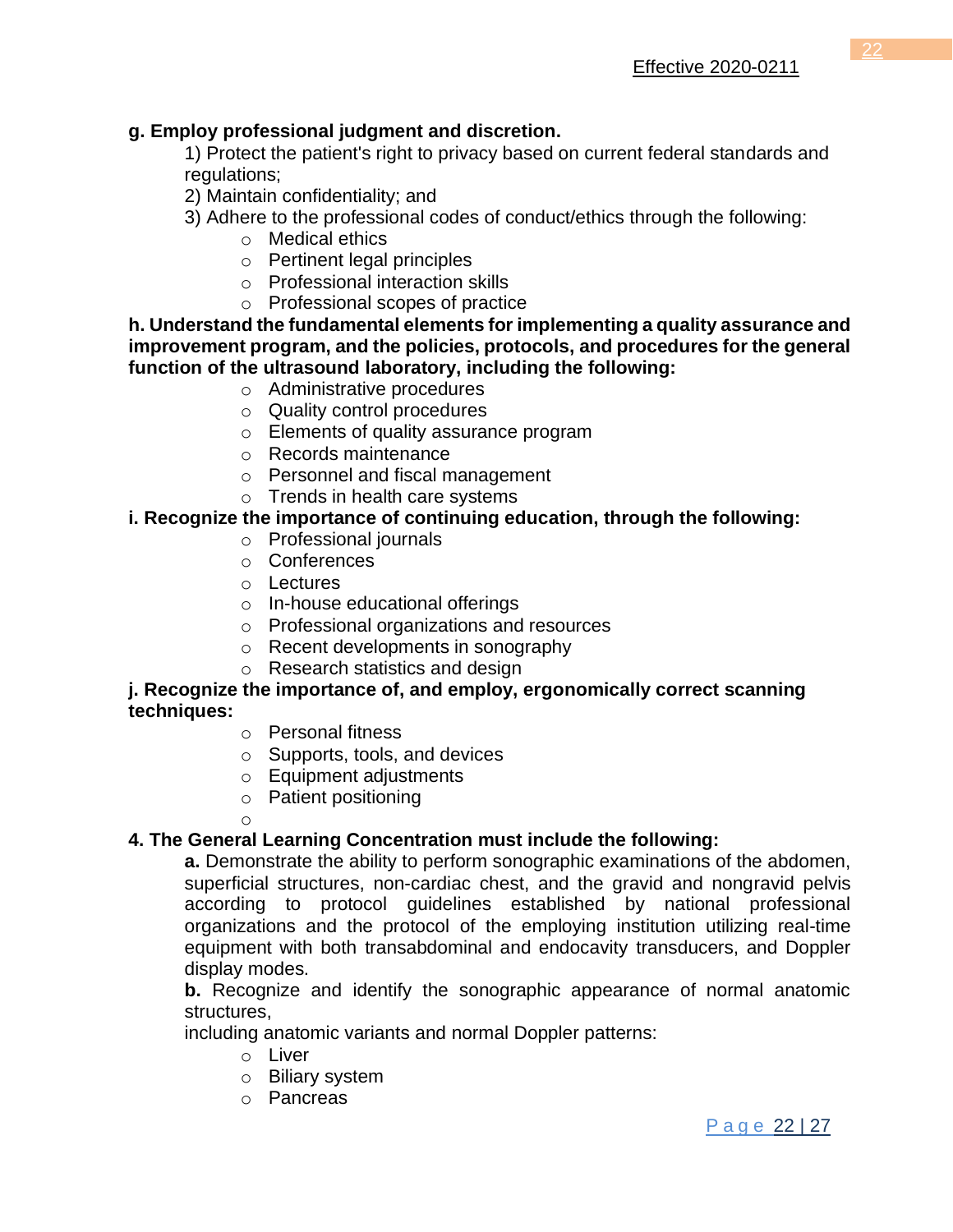- o Urinary tract
- o Adrenal glands
- o Spleen
- o Prevertebral vessels
- o Peritoneal cavity, including potential spaces
- o Gastrointestinal tract
- o Noncardiac chest
- o Neck
- o Breast
- o Scrotum
- o Prostate
- o Anterior abdominal wall
- o Extremities
- o Brain and spinal cord
- o Musculoskeletal

**c.** Recognize, identify, and appropriately document the abnormal sonographic and Doppler patterns of disease processes, pathology, and pathophysiology of the structures listed in III.C.4.b. Modify the scanning protocol based on the sonographic findings and the differential diagnosis:

- o History and physical examination
- o Related imaging, laboratory, and functional testing procedures
- o Clinical differential diagnosis
- o Role of ultrasound in patient management

Sonographic and Doppler patterns in clinical diseases that may occur in the following categories:

- o Iatrogenic
- o Degenerative
- o Inflammatory
- o Traumatic
- o Neoplastic
- o Infectious
- o Obstructive
- o Congenital
- o Metabolic
- o Immunologic

**d.** Recognize and identify the sonographic appearance of normal anatomic structures of the female pelvis, including anatomic variants and normal Doppler patterns:

- o Reproductive system
- o Pelvic muscles
- o Suspensory ligaments
- o Peritoneal spaces
- o Pelvic vasculature

**e.** Recognize and identify the sonographic appearance of normal maternal, embryonic, and fetal anatomic structures during the first, second, and third trimesters:

- o Sectional anatomy
- o Pertinent measurement techniques
- o Doppler applications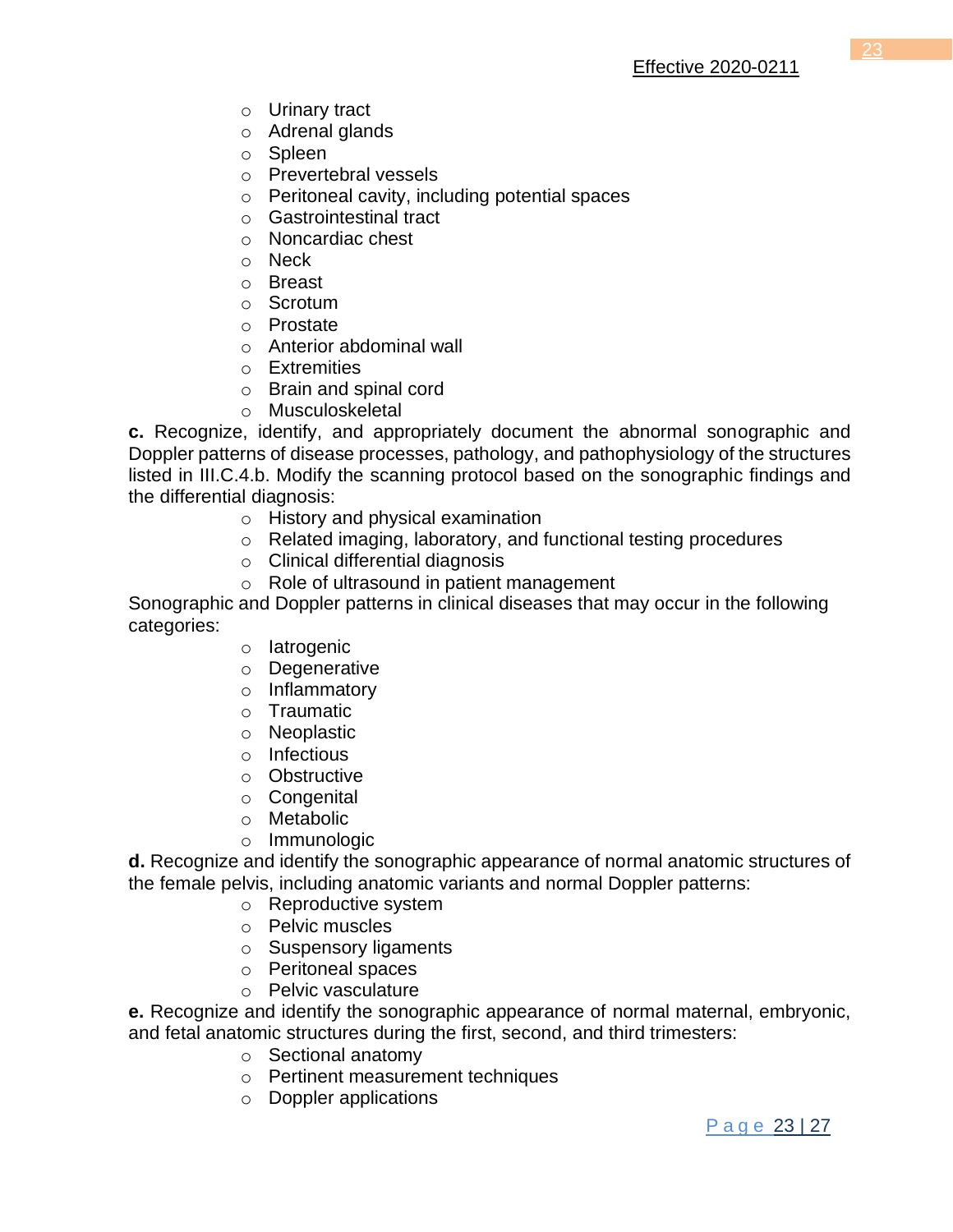**f.** Recognize, identify, and appropriately document the sonographic appearance of gynecologic disease processes, pathology, and pathophysiology:

- o History and physical examination
- o Related imaging, laboratory, and functional testing procedures
- o Differential diagnosis
- o Role of ultrasound in patient management
- o Abnormal sonographic patterns:
- o Iatrogenic
- o Degenerative
- o Inflammatory
- o Traumatic
- o Neoplastic
- o Infectious
- o Obstructive
- o Congenital
- o Metabolic
- o Immunologic
- o Contraceptive devices
- o Infertility procedures
- o Doppler applications

**g**. Recognize, identify, and appropriately document the sonographic appearance of Obstetric abnormalities, disease, pathology, and pathophysiology:

- o History and physical examination
- o Related imaging, laboratory, and functional testing procedures
- o Differential diagnosis
- o Role of ultrasound in patient management
- o Use of three-dimensional obstetric sonography
- o Abnormal sonographic characteristics in pregnancy:
- o Placenta
- o Congenital/genetic anomalies
- $\circ$  Growth abnormalities
- o Amniotic fluid
- o Viability
- o Multiple gestation
- o Fetal monitoring
- o Maternal factors
- o Postpartum
- o Fetal therapy

**h.** Demonstrate knowledge and understanding of the role of the sonographer in performing interventional/invasive procedures.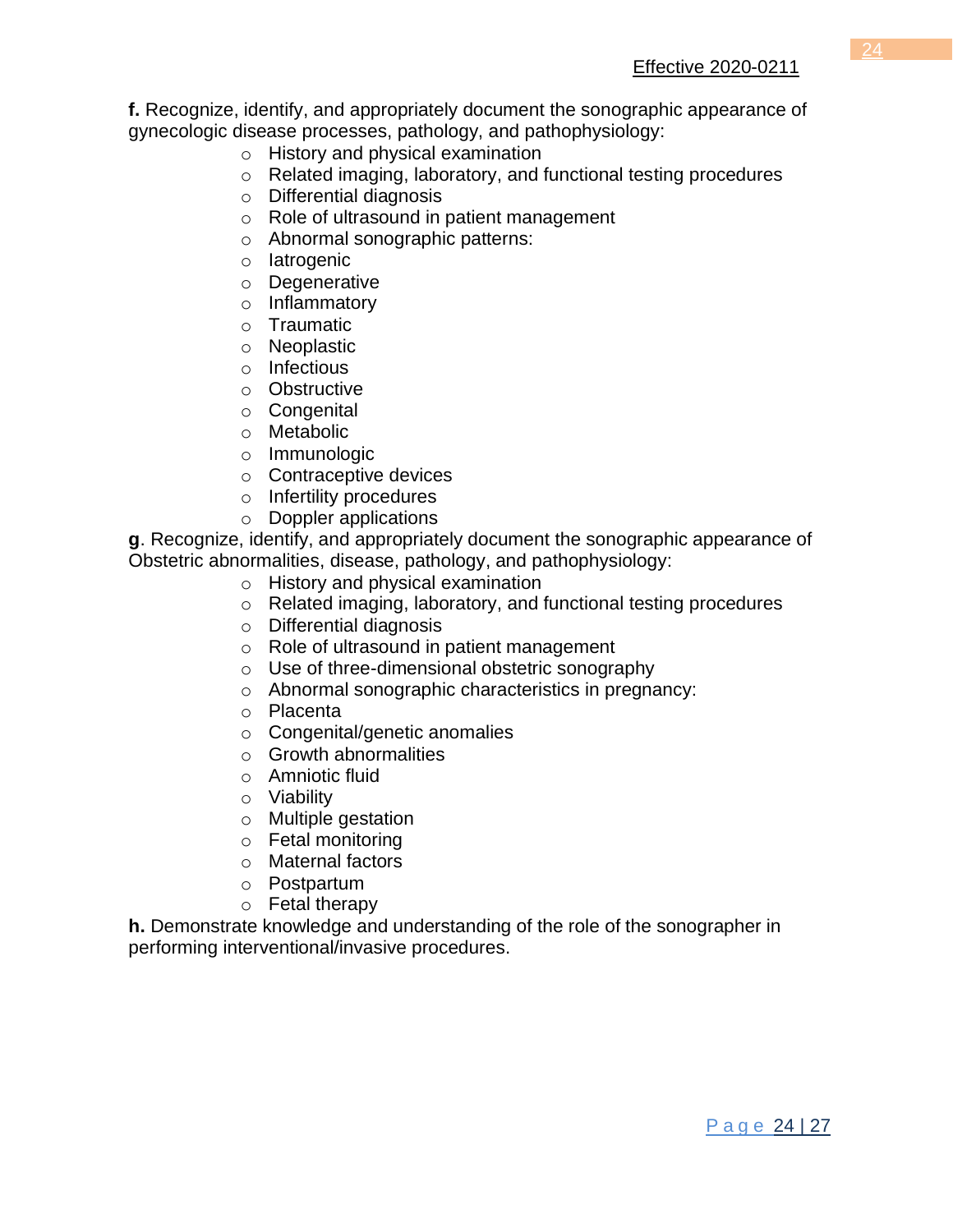#### **Diagnostic Medical Sonography Resources**

Listed below are resources that you will find helpful in the Diagnostic Medical Sonography field as a student and graduate. These organizations provide information about the Diagnostic Medical Sonography field and opportunities to network with other Diagnostic Medical Sonography at conferences and seminars. Continuing education opportunities are important for Diagnostic Medical Sonography and information about them can be found through the organizations listed below. Some organizations have fees that apply to membership and their services and this information can be found on their individual websites. Please review their websites for specific details about the mission of each organization and what they provide to the Diagnostic Medical Sonography field. This list is just small sample of the different professional organizations and informational websites that are available to the Diagnostic Medical Sonography field.

#### **ACCREDITATION/WEBSITES:**

Commission on Accreditation of Allied Health Education Programs (CAAHEP) 25400 US Highway 19 North Suite 158 Clearwater, Florida 33763 (727) 210-2350. [www.CAAHEP.org](http://www.caahep.org/)

Joint Review Committee on Education in Diagnostic Medical Sonography (JRC-DMS) 6021 University Boulevard Suite 500 Ellicott City, MD 21043 Tel: 866.738.344 [www.JRCDMS.org](http://www.jrcdms.org/)

## **CREDENTIAL EXAM WEBSITE:**

ARDMS (American Registry for Diagnostic Medical Sonographers) 51 Monroe Street, Plaza East One Rockville, MD 20850-2400 Tel: 301.738.8401 or 800.541.9754 FAX: 301.738.0312 [www.ARDMS.org](http://www.ardms.org/)

## **STUDENT SOCIETIES:**

Society of Diagnostic Medical Sonography 2745 N. Dallas Pkwy Suite 350 Plan, TX 75093-8730 Tel: 214.473.8057 or 800.229.9506 Fax: 214.473.8563 [www.SDMS.org](http://www.sdms.org/)

American Institute of Ultrasound in Medicine 14750 Sweitzer Lane Suite 100 Laurel, MD 20707 Tel: 301.498.4100 [www.AIUM.org](http://www.aium.org/)

P a g e 25 | 27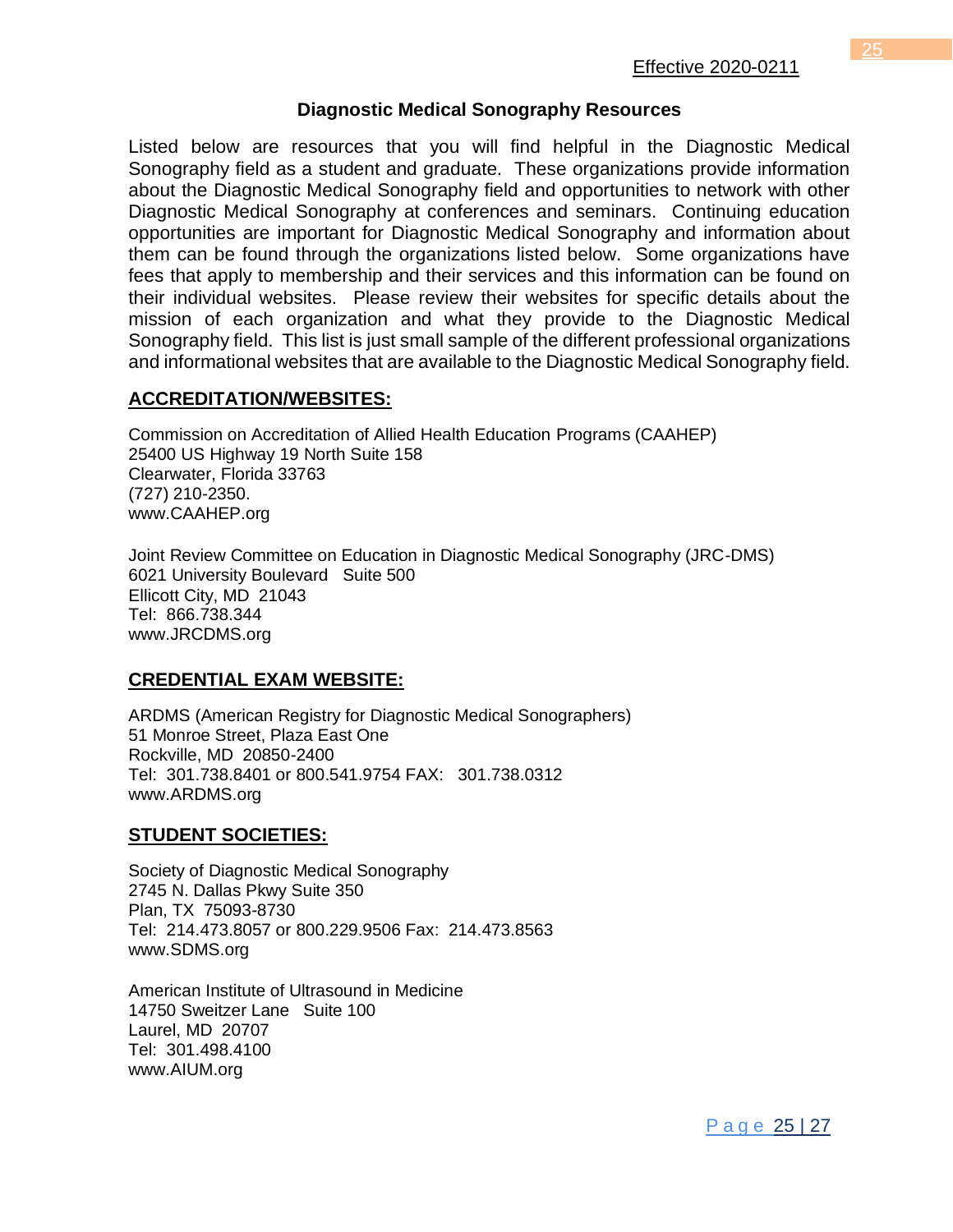#### **Disclaimer**

This Handbook is intended as a guide to the School's policies pertaining to the clinical and didactic aspects of your education that are in existence at the time of its writing. This Handbook is intended as a guide to provide information regarding common areas of concern; however, it cannot anticipate and answer every question or problem that might arise. As a result, amendments or supplements to the Handbook can be made by the School as it deems necessary with or without direct notice to students. If you are unclear about any of your obligations or rights as a student in a clinical activity, you should discuss your questions with the faculty member leading the activity or the Director of Education of your school. We believe that these rules will promote a fair and effective learning environment for all of our students. The faculty and staff of the clinical programs wish you every success in your activities.